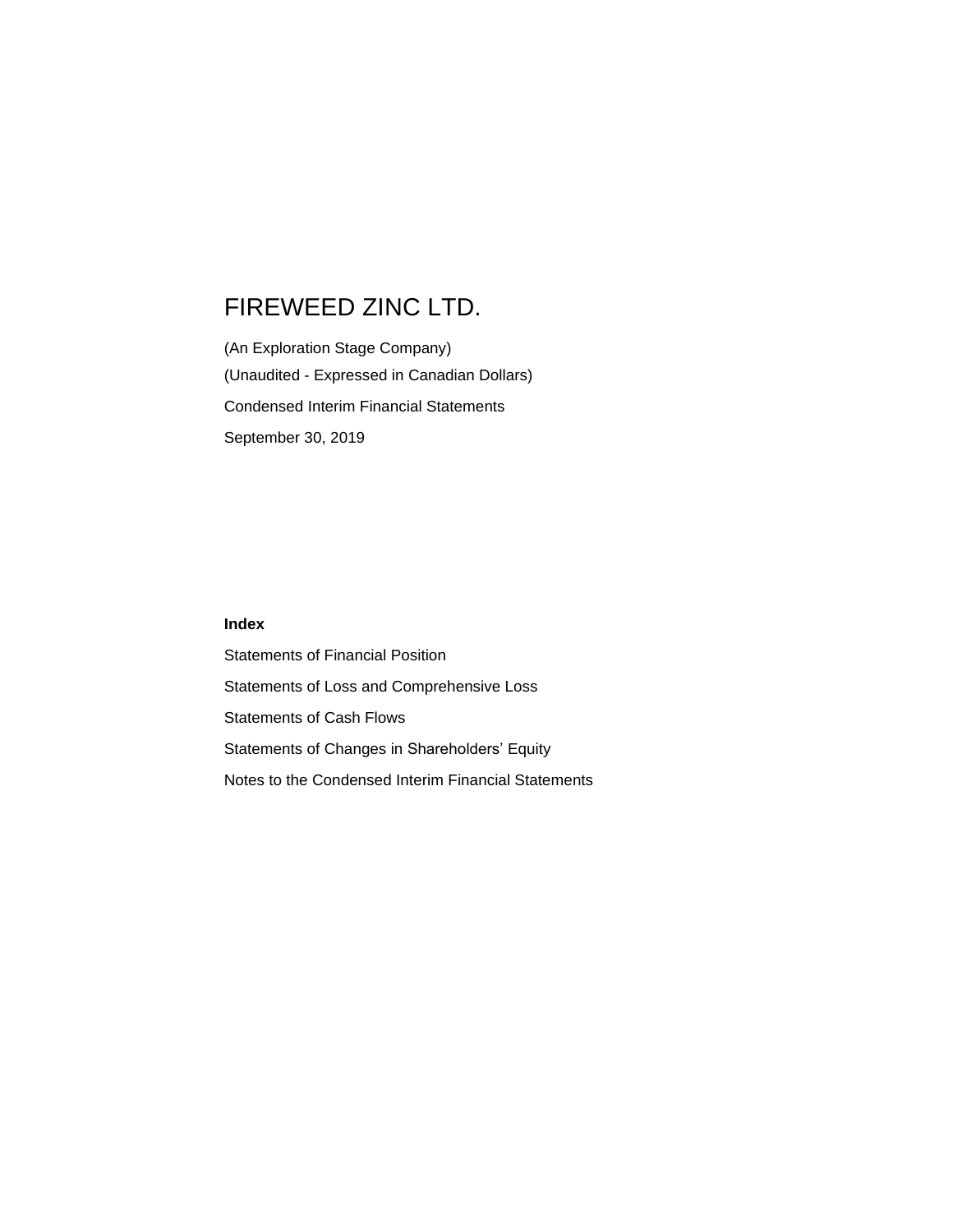## **Notice of non-review of condensed interim financial statements**

In accordance with National Instrument 51-102 *Continuous Disclosure Obligations* of the Canadian Securities Administrators, notice is given that the attached condensed interim financial statements for the nine-month period ended September 30, 2019 have not been reviewed by the Company's auditors.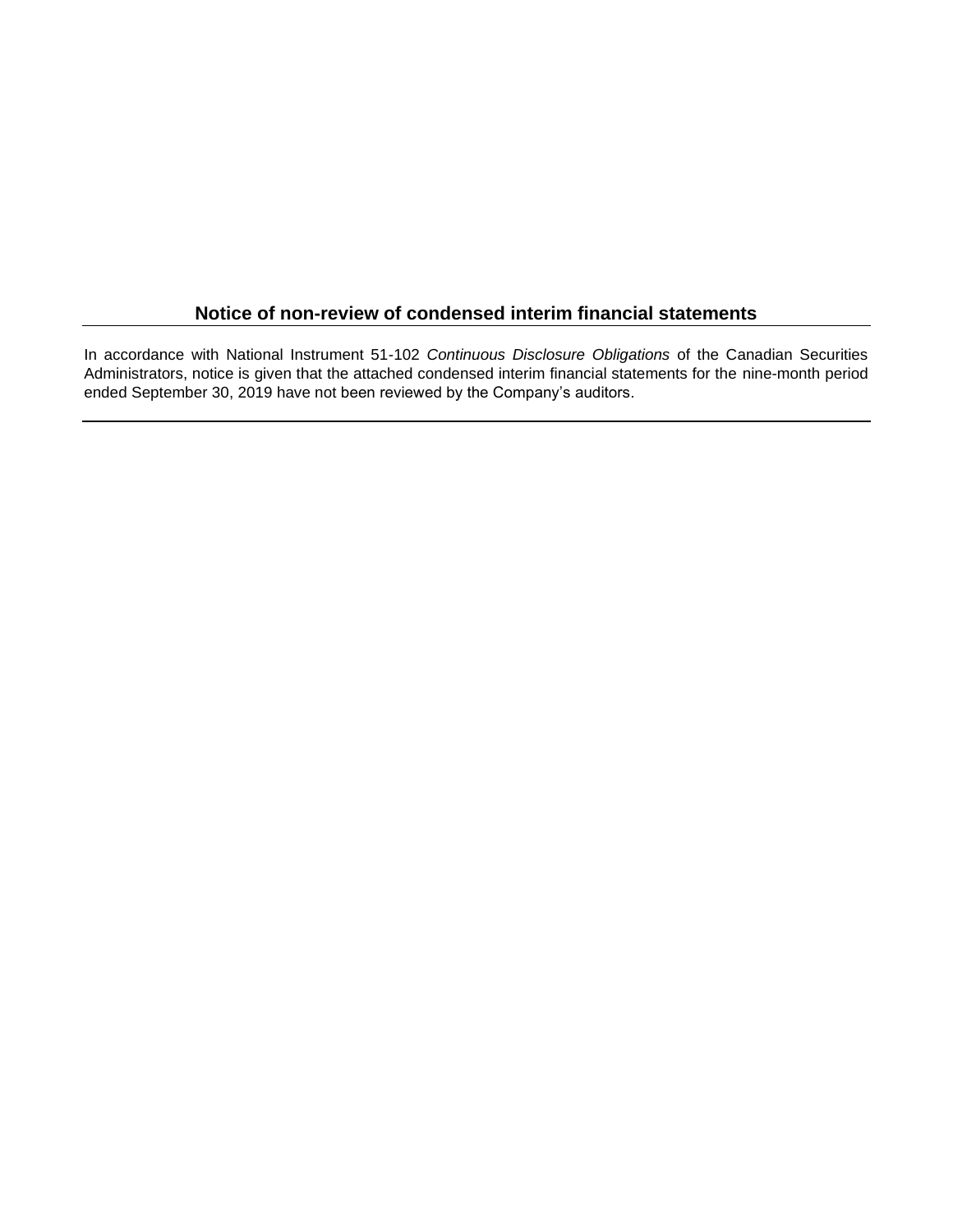Statements of Financial Position

(Unaudited - Expressed in Canadian Dollars)

| 2019<br>1,600,683<br>149,437<br>193,011<br>1,943,131<br>23,504<br>39,596<br>24,028,941<br>26,035,172 | \$<br>\$                                                                      | 2018<br>1,575,784<br>50,254<br>161,631<br>1,787,669<br>27,893<br>39,596<br>19,663,555<br>21,518,713 |
|------------------------------------------------------------------------------------------------------|-------------------------------------------------------------------------------|-----------------------------------------------------------------------------------------------------|
|                                                                                                      |                                                                               |                                                                                                     |
|                                                                                                      |                                                                               |                                                                                                     |
|                                                                                                      |                                                                               |                                                                                                     |
|                                                                                                      |                                                                               |                                                                                                     |
|                                                                                                      |                                                                               |                                                                                                     |
|                                                                                                      |                                                                               |                                                                                                     |
|                                                                                                      |                                                                               |                                                                                                     |
|                                                                                                      |                                                                               |                                                                                                     |
|                                                                                                      |                                                                               |                                                                                                     |
|                                                                                                      |                                                                               |                                                                                                     |
|                                                                                                      |                                                                               |                                                                                                     |
|                                                                                                      |                                                                               |                                                                                                     |
|                                                                                                      |                                                                               |                                                                                                     |
| 600,683                                                                                              | \$                                                                            | 327,380                                                                                             |
| 600,683                                                                                              |                                                                               | 327,380                                                                                             |
| 1,294,752                                                                                            |                                                                               | 455,000                                                                                             |
| 256,433                                                                                              |                                                                               | 256,433                                                                                             |
| 2,151,868                                                                                            |                                                                               | 1,038,813                                                                                           |
|                                                                                                      |                                                                               |                                                                                                     |
|                                                                                                      |                                                                               | 22,242,738                                                                                          |
|                                                                                                      |                                                                               | 1,152,711                                                                                           |
|                                                                                                      |                                                                               | 222,832                                                                                             |
|                                                                                                      |                                                                               | (3, 138, 381)                                                                                       |
|                                                                                                      |                                                                               | 20,479,900                                                                                          |
|                                                                                                      | \$                                                                            | 21,518,713                                                                                          |
|                                                                                                      | 26,879,253<br>1,467,697<br>133,910<br>(4,597,556)<br>23,883,304<br>26,035,172 |                                                                                                     |

On behalf of the Board:

 $\sim$ 

| "Brandon Macdonald" | Director | George Gorzynski" | ⊃ırector |
|---------------------|----------|-------------------|----------|
|---------------------|----------|-------------------|----------|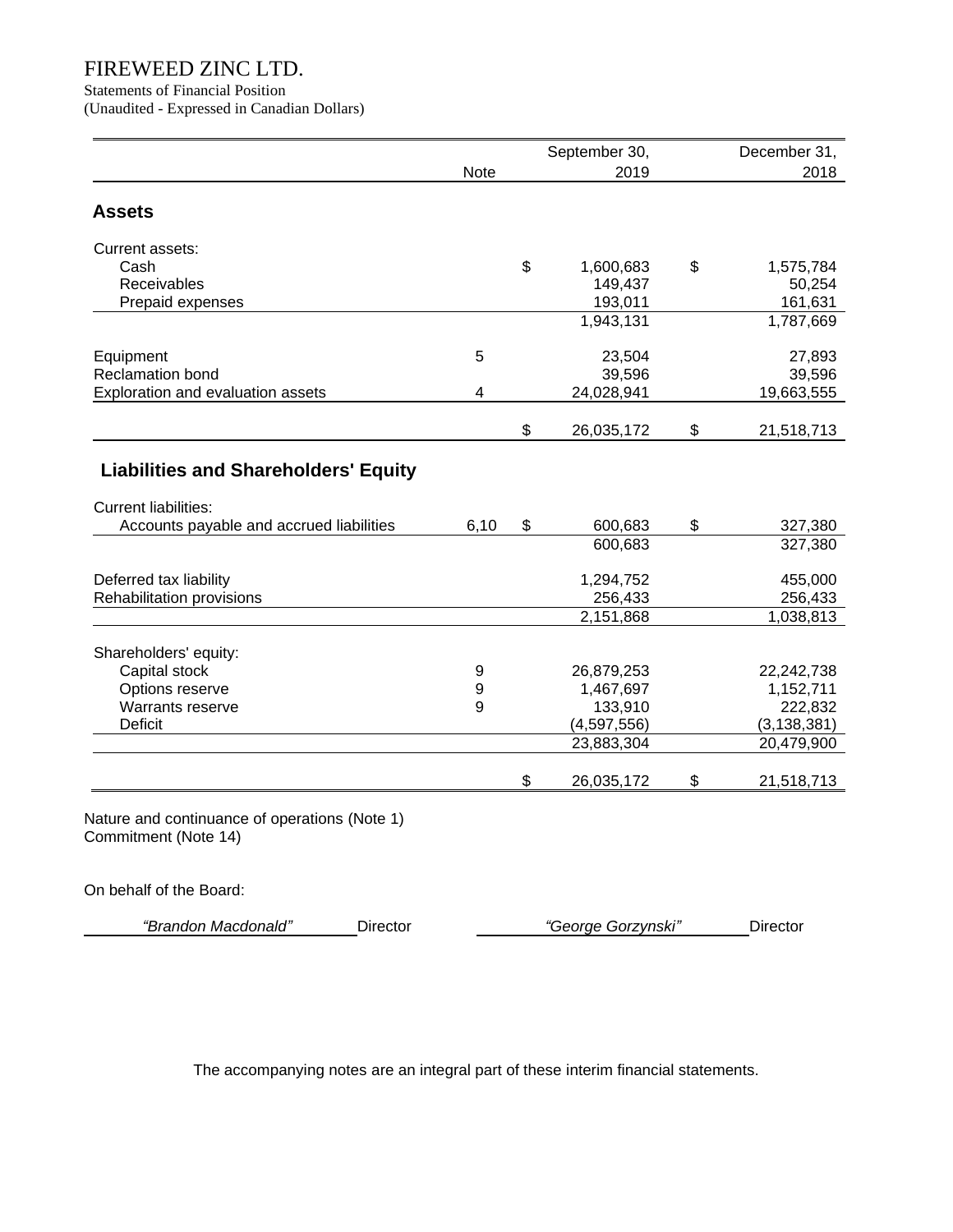Statements of Loss and Comprehensive Loss (Unaudited - Expressed in Canadian Dollars)

|                                             |      | Three months ended |      |            |    | Nine months ended |                   |
|---------------------------------------------|------|--------------------|------|------------|----|-------------------|-------------------|
|                                             |      | September 30,      |      |            |    | September 30,     |                   |
|                                             | Note | 2019               |      | 2018       |    | 2019              | 2018              |
| <b>Expenses</b>                             |      |                    |      |            |    |                   |                   |
| Consulting and management                   | 10   | \$<br>97,828 \$    |      | 77,792     | \$ | 370,849           | \$<br>172,951     |
| Depreciation                                | 5    | 1,544              |      | 1,898      |    | 4,389             | 5,694             |
| Director and committee fees                 | 10   | 36,750             |      | 36,750     |    | 110,250           | 121,750           |
| Finance expense                             |      |                    |      |            |    |                   | 636               |
| Investor relations                          |      | 102,383            |      | 125,324    |    | 266,952           | 697,376           |
| Insurance expense                           |      | 3,500              |      | 3,412      |    | 9,188             | 10,588            |
| Office expenses                             |      | 22,097             |      | 31,379     |    | 34,336            | 48,034            |
| Payroll expense                             |      | 896                |      | (4,826)    |    | 11,003            |                   |
| Professional fees                           |      | 5,600              |      | 21,970     |    | 46,083            | 66,675            |
| Property investigation                      |      |                    |      |            |    |                   | 5,100             |
| Rent                                        |      | 10,781             |      | 13,555     |    | 45,587            | 36,960            |
| Share-based compensation                    | 9    | 92,705             |      | 236,642    |    | 314,986           | 738,638           |
| Transfer agent & filing fees                |      | 8,038              |      | 3,215      |    | 32,502            | 31,009            |
| Travel                                      |      | 16,628             |      | 13,365     |    | 38,695            | 40.943            |
|                                             |      | (398, 750)         |      | (560, 476) |    | (1, 284, 820)     | (1,976,354)       |
| Amortization of flow-through                |      |                    |      |            |    |                   |                   |
| liability                                   | 7    | 415,219            |      | 383,780    |    | 600,756           | 812,232           |
| Interest income                             |      | 17,008             |      | 31,863     |    | 64,541            | 96,706            |
| Foreign exchange                            |      | (376)              |      | 193        |    | 100               | (1, 111)          |
| Loss before income taxes                    |      | \$<br>33,101       | - \$ | (144, 640) | \$ | (619, 423)        | \$<br>(1,068,528) |
| Deferred income tax                         |      | (580, 403)         |      |            |    | (839, 752)        |                   |
|                                             |      |                    |      |            |    |                   |                   |
| <b>Comprehensive loss</b><br>for the period |      | \$<br>(547, 302)   | - \$ | (144,640)  | \$ | (1, 459, 175)     | \$<br>(1,068,528) |
|                                             |      |                    |      |            |    |                   |                   |
| <b>Loss per share</b> – basic and diluted   |      | \$<br>(0.01)       | \$   | (0.00)     | \$ | (0.04)            | \$<br>(0.04)      |
|                                             |      |                    |      |            |    |                   |                   |
| Weighted average number of                  |      |                    |      |            |    |                   |                   |
| common shares outstanding - basic           |      |                    |      |            |    |                   |                   |
| and diluted                                 |      | 36,807,075         |      | 30,196,776 |    | 35,576,457        | 27,873,027        |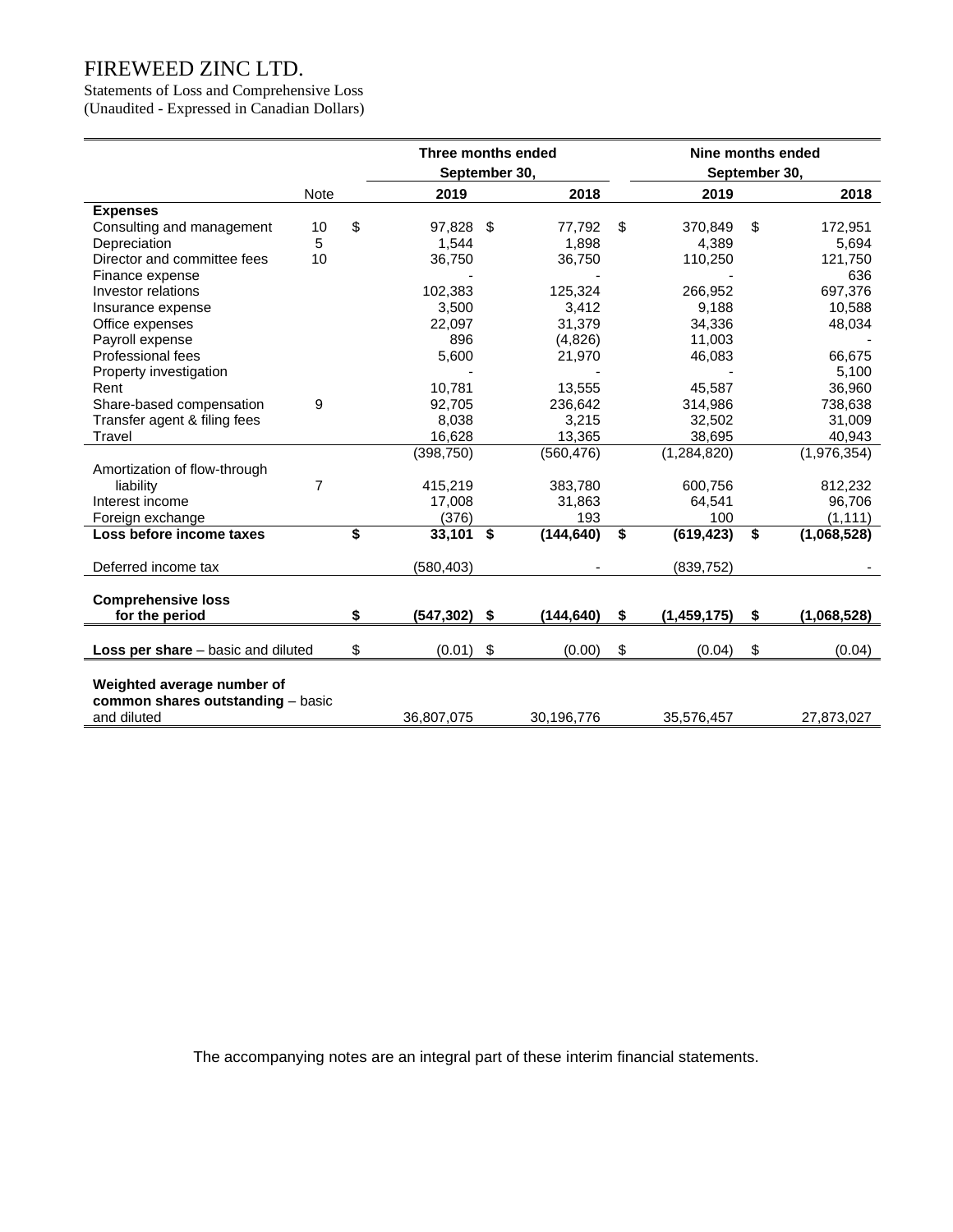Statements of Cash Flows

(Unaudited - Expressed in Canadian Dollars)

|                                                      |             | Nine Months Ended September 30, |    |             |  |  |  |
|------------------------------------------------------|-------------|---------------------------------|----|-------------|--|--|--|
|                                                      | <b>Note</b> | 2019                            |    | 2018        |  |  |  |
| OPERATING ACTIVITIES                                 |             |                                 |    |             |  |  |  |
| Loss for the period                                  |             | \$<br>(1,459,175)               | \$ | (1,068,528) |  |  |  |
| Adjustment for items not affecting cash:             |             |                                 |    |             |  |  |  |
| Amortization of flow-through liability               | 7           | (600, 756)                      |    | (812, 232)  |  |  |  |
| Deferred income tax                                  | 7           | 839,752                         |    |             |  |  |  |
| Depreciation                                         | 5           | 4,389                           |    | 5,694       |  |  |  |
| Finance expense                                      |             |                                 |    | 636         |  |  |  |
| Share-based compensation                             | 9           | 314,986                         |    | 738,638     |  |  |  |
| Change in non-cash working capital items:            |             |                                 |    |             |  |  |  |
| Receivables                                          |             | (99, 183)                       |    | (199, 216)  |  |  |  |
| Prepaid expenses                                     |             | (31, 380)                       |    | (163, 841)  |  |  |  |
| Accounts payable and accrued liabilities             | 6           | (30, 746)                       |    | 1,192,172   |  |  |  |
|                                                      |             | (1,062,113)                     |    | (306, 677)  |  |  |  |
| <b>INVESTING ACTIVITIES</b>                          |             |                                 |    |             |  |  |  |
| <b>Reclamation bond</b>                              |             |                                 |    | (39, 596)   |  |  |  |
| Exploration and evaluation assets                    | 4           | (3,892,174)                     |    | (8,631,099) |  |  |  |
|                                                      |             | (3,892,174)                     |    | (8,670,695) |  |  |  |
| <b>FINANCING ACTIVITIES</b>                          |             |                                 |    |             |  |  |  |
| Capital stock                                        | 9           | 5,013,992                       |    | 12,327,750  |  |  |  |
| Share issue costs                                    | 9           | (223, 806)                      |    | (863, 643)  |  |  |  |
| Lease liability                                      |             |                                 |    | (27, 396)   |  |  |  |
| Proceeds from warrants exercised                     | 9           | 189,000                         |    | 20,750      |  |  |  |
|                                                      |             | 4,979,186                       |    | 11,457,461  |  |  |  |
| Increase in cash                                     |             | 24,899                          |    | 2,480,089   |  |  |  |
| Cash, beginning of the year                          |             | \$<br>1,575,784                 | \$ | 1,179,634   |  |  |  |
| Cash, end of the year                                |             | \$<br>1,600,683                 | \$ | 3,659,723   |  |  |  |
| Supplemental disclosures with respect to cash flows: |             |                                 |    |             |  |  |  |
| Non-Cash Investing and Financing Activities:         |             |                                 |    |             |  |  |  |
| Exploration and evaluation expenditures              |             |                                 |    |             |  |  |  |
| included in accounts payable                         |             | \$<br>442,236                   | \$ |             |  |  |  |
| Fair value of finders' warrants                      | 9           | 10,094                          |    | 174.625     |  |  |  |
| Fair value of shares issued for property             |             | 169,163                         |    | 5,536,859   |  |  |  |
| Fair value of exercised finders' warrants            | 9           | 99,016                          |    | 6,549       |  |  |  |
| Flow-through premium liability                       |             | 649,609                         |    | 1,020,000   |  |  |  |
| Share-issue costs allocated to flow-through          |             |                                 |    |             |  |  |  |
| premium                                              |             | \$<br>48,853                    | \$ | 207,768     |  |  |  |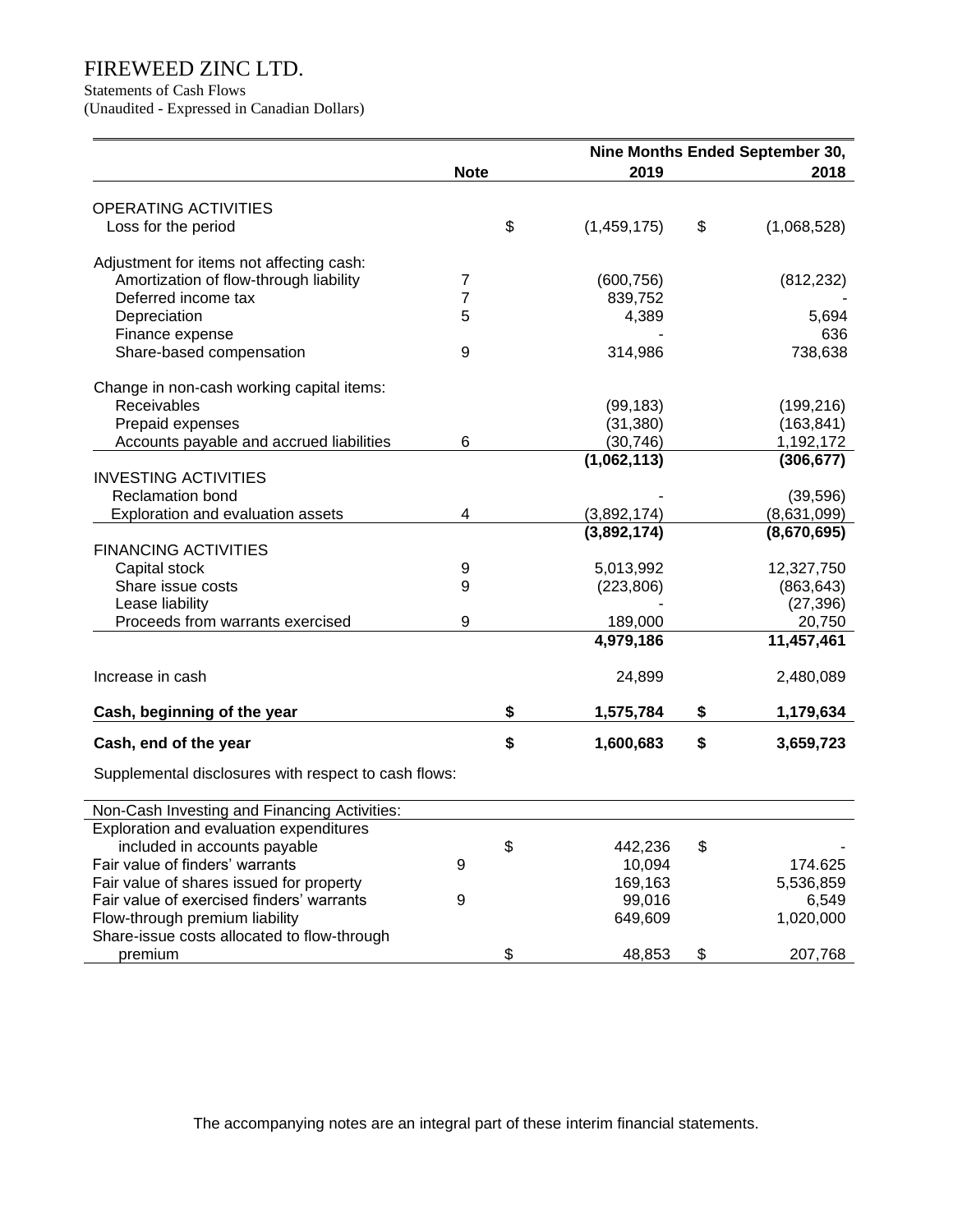#### Statements of Changes in Shareholders' Equity (Unaudited - Expressed in Canadian Dollars)

|                                     |             | <b>Capital Stock</b> |      |            |    |                     |    |                    |    |                |    |             |
|-------------------------------------|-------------|----------------------|------|------------|----|---------------------|----|--------------------|----|----------------|----|-------------|
|                                     | <b>Note</b> | <b>Shares</b>        |      | Amount     |    | Warrants<br>reserve |    | Options<br>reserve |    | <b>Deficit</b> |    | Total       |
| Balance at December 31, 2017        |             | 17,756,370           | -\$  | 4,592,913  | \$ | 105,565             | S  | 292,994            | S  | (1, 161, 647)  | S  | 3,829,825   |
| Shares issued for resource property | 4,9         | 3.690.406            |      | 5.536.859  |    |                     |    |                    |    |                |    | 5,536,859   |
| Shares issued in private placement  | 9           | 5,700,000            |      | 7,524,000  |    |                     |    |                    |    |                |    | 7,524,000   |
| Flow-through shares issued in       |             |                      |      |            |    |                     |    |                    |    |                |    |             |
| private placement                   | 7,9         | 3,000,000            |      | 3,960,000  |    |                     |    |                    |    |                |    | 3,960,000   |
| Share issue costs                   | 9           |                      |      | (830, 500) |    | 174,625             |    |                    |    |                |    | (655, 875)  |
| Share-based compensation            | 9           |                      |      |            |    |                     |    | 738,638            |    |                |    | 738,638     |
| Options exercised                   |             | 25,000               |      | 20,750     |    |                     |    |                    |    |                |    | 20,750      |
| Warrants exercised                  | 9           | 25,000               |      | 19,049     |    | (6, 549)            |    |                    |    |                |    | 12,500      |
| Loss for the period                 |             |                      |      |            |    |                     |    |                    |    | (1,068,528)    |    | (1,068,528) |
| Balance at September 30, 2018       |             | 30,196,776           | -S   | 20,823,071 | S  | 273,641             | S. | 1,031,632          | S  | (2, 230, 175)  | \$ | 19,898,169  |
|                                     |             |                      |      |            |    |                     |    |                    |    |                |    |             |
|                                     |             |                      |      |            |    |                     |    |                    |    |                |    |             |
| Balance at December 31, 2018        |             | 31,696,776           | - \$ | 22,242,738 | \$ | 222,832             | S  | 1,152,711          | \$ | (3, 138, 381)  | \$ | 20,479,900  |
| Shares issued for resource property | 4,9         | 266,875              |      | 169,163    |    |                     |    |                    |    |                |    | 169,163     |
| Shares issued in private placement  | 9           | 2,379,750            |      | 1,903,800  |    |                     |    |                    |    |                |    | 1,903,800   |
| Flow-through shares issued in       |             |                      |      |            |    |                     |    |                    |    |                |    |             |
| private placement                   | 7,9         | 3,075,728            |      | 2,509,436  |    |                     |    |                    |    |                |    | 2,509,436   |
| Share issue costs                   | 9           |                      |      | (233,900)  |    | 10,094              |    |                    |    |                |    | (223, 806)  |
| Share-based compensation            | 9           |                      |      |            |    |                     |    | 314,986            |    |                |    | 314,986     |
| Warrants exercised                  | 9           | 378,000              |      | 288,016    |    | (99,016)            |    |                    |    |                |    | 189,000     |
| Loss for the period                 |             |                      |      |            |    |                     |    |                    |    | (1,459,175)    |    | (1,459,175) |
| Balance at September 30, 2019       |             | 37,797,129           | \$   | 26,879,253 | \$ | 133,910             | S. | 1,467,697          | \$ | (4,597,556)    | \$ | 23,883,304  |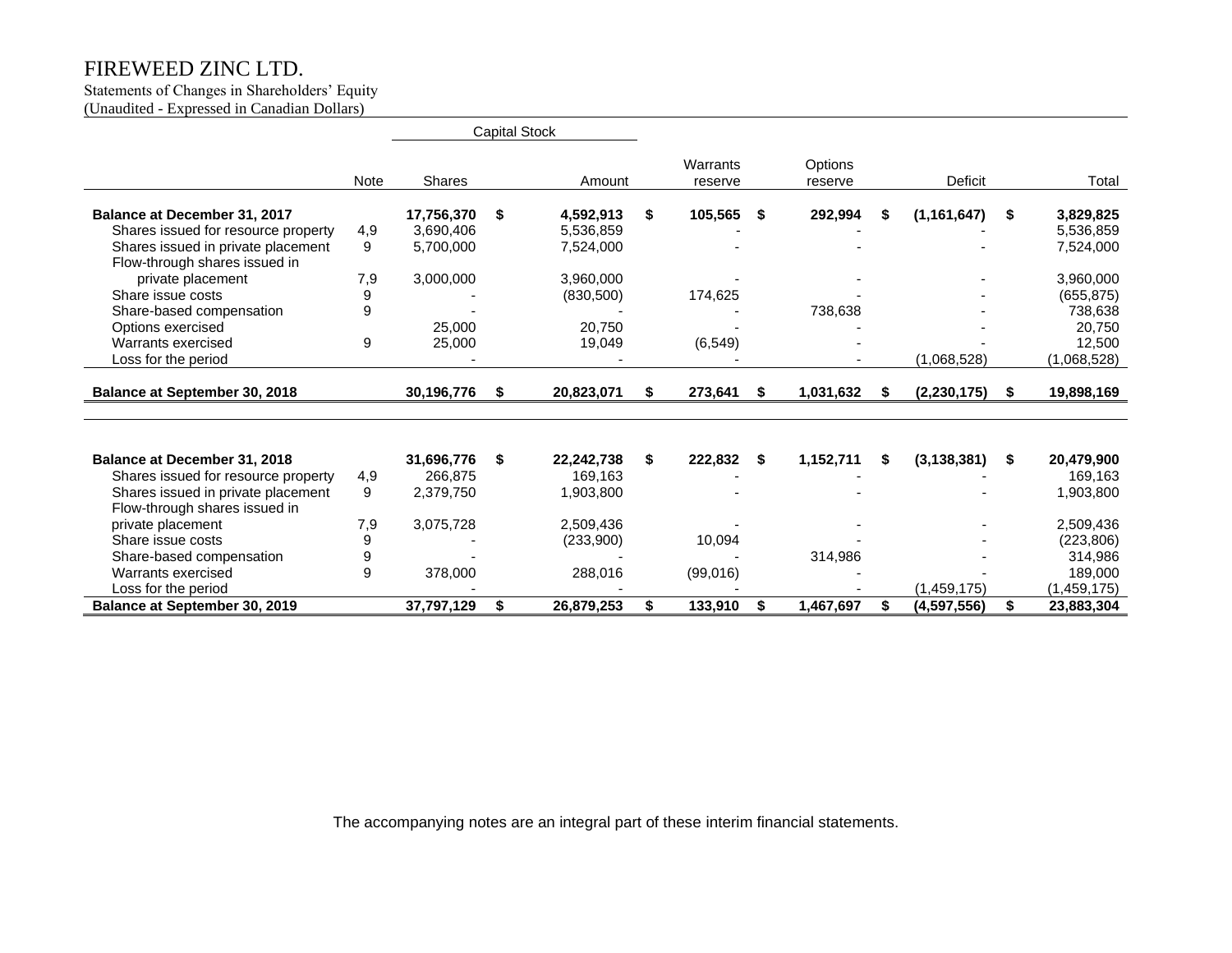## **1. Nature and Continuance of Operations**

Fireweed Zinc Ltd. (the "Company") was incorporated under the Business Corporations Act of the Yukon in Canada on October 20, 2015. The Company is a mineral exploration and development company and is engaged in the acquisition, exploration and development of mineral assets. Currently the Company has one project, the Macmillan Pass Project, which includes the Tom and Jason claims and zinc-lead-silver deposits, the Nidd claims and optioned large blocks of adjacent claims (MC, MP, Jerry, BR and NS, MAC) in Yukon, Canada (collectively, the "Project"). The Company is listed on the TSX Venture Exchange and trades under the symbol FWZ.

The Company's head office and principal address is Suite 1020 – 800 West Pender Street, Vancouver, British Columbia, Canada V6C 2V6. The registered and records office is 3081 3rd Avenue, Whitehorse, Yukon, Canada Y1A 4Z7.

The Company's ability to continue operations is not assured and is dependent upon the ability of the Company to obtain necessary financing to meet its liabilities and commitments as they become due and the ability to generate future profitable production or operations or obtain sufficient proceeds from the disposition thereof. The outcome of these matters cannot be predicted at this time. The interim financial statements do not include adjustments to amounts and classifications of assets and liabilities that might be necessary should the Company be unable to continue operations. As at September 30, 2019, management estimates that the Company has sufficient working capital to maintain its operations and activities for the next six months and will need to raise additional capital in the next fiscal year in order to further fund its operations.

The financial statements for the nine months ended September 30, 2019 have been prepared by management, reviewed by the Audit Committee and authorized for issue by the Board of Directors on November 26, 2019.

## **2. Basis of Presentation and Statement of Compliance.**

These interim financial statements have been prepared in accordance with International Financial Reporting Standards ("IFRS") as issued by the International Accounting Standards Board ("IASB") for interim information, specifically International Accounting Standards ("IAS") 34 - Interim Financial Reporting. In addition, these interim financial statements have been prepared using interpretations issued by the International Financial Reporting Interpretation Committee ("IFRIC") in effect at September 30, 2019 and the same accounting policies and methods of their application as the most recent annual financial statements of the Company, except the newly adopted standards and interpretations described below (Note 3). These interim financial statements do not include all disclosures normally provided in the annual financial statements and should be read in conjunction with the Company's audited financial statements for the year ended December 31, 2018. In management's opinion, all adjustments necessary for fair presentation have been included in these condensed interim financial statements. Interim results are not necessarily indicative of the results expected for the year ending December 31, 2019.

The financial statements have been prepared on a historical cost basis, except for financial instruments classified as fair value through profit and loss, which are stated at their fair value. All dollar amounts presented are in Canadian dollars unless otherwise specified. In addition, the financial statements have been prepared using the accrual basis of accounting, except for cash flow information.

#### **3. Significant Accounting Policies**

#### **Critical accounting judgments, estimates and assumptions**

The preparation of these financial statements requires management to make certain estimates, judgments and assumptions that affect the reported amounts of assets and liabilities at the date of the financial statements and reported amount of expenses during the reporting period. Actual outcomes could differ from these estimates. These financial statements include estimates that, by their nature, are uncertain. The impacts of such estimates are pervasive throughout the financial statements and may require accounting adjustments based on future occurrences. Revisions to accounting estimates are recognized in the period in which the estimate is revised and future periods if the revision affects both current and future periods.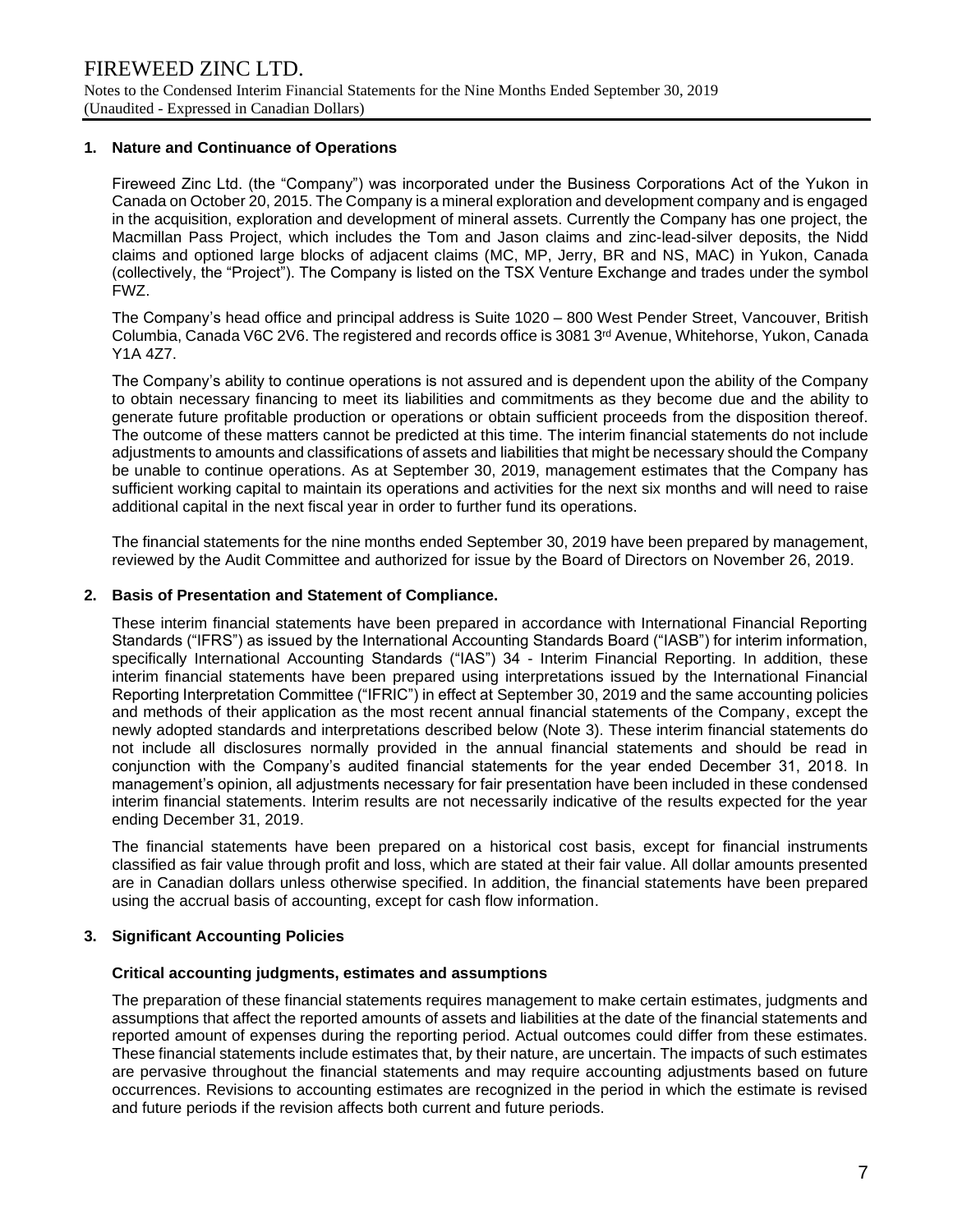## **3. Significant Accounting Policies (cont'd…)**

#### **Critical accounting judgments, estimates and assumptions (cont'd…)**

These estimates are based on historical experience, current and future economic conditions and other factors, including expectations of future events that are believed to be reasonable under the circumstances.

Information about significant areas of estimation uncertainty in applying accounting policies that have the most significant effect on the amounts recognized in the financial statements are noted below with further details of the assumptions contained in the relevant note.

#### *Critical accounting judgment*

The preparation of these financial statements requires management to make judgments regarding the going concern of the Company as discussed in Note 1.

#### *Key sources of estimation uncertainty*

#### Exploration and evaluation assets

Exploration and evaluation costs are initially capitalized as intangible exploration assets with the intent to establish commercially viable reserves. The Company is required to make estimates and judgments about the future events and circumstances regarding whether the carrying amount of intangible exploration assets exceeds its recoverable amount.

Recoverability is dependent on various factors, including the discovery of economically recoverable reserves, the ability of the Company to obtain the necessary financing to complete the development and upon future profitable production or proceeds from the disposition of the exploration and evaluation assets themselves. Additionally, there are numerous geological, economic, environmental and regulatory factors and uncertainties that could impact management's assessment as to the overall viability of its properties or the ability to generate future cash flows necessary to cover or exceed the carrying value of the Company's exploration and evaluation assets.

#### Deferred tax assets and liabilities

The measurement of a deferred tax provision is subject to uncertainty associated with the timing of future events and changes in legislation, tax rates and interpretations by tax authorities. The estimation of taxes includes evaluating the recoverability of deferred tax assets based on an assessment of the Company's ability to utilize the underlying future tax deductions against future taxable income prior to expiry of those deductions. Management assesses whether it is probable that some or all of the deferred income tax assets will not be realized. The ultimate realization of deferred tax assets is dependent upon the generation of future taxable income, which in turn is dependent upon the successful discovery, extraction, development and commercialization of mineral reserves. To the extent that management's assessment of the Company's ability to utilize future tax deductions changes, the Company would be required to recognize more or fewer deferred tax assets, and future tax provisions or recoveries could be affected.

#### Share-based compensation

Share-based compensation expense is measured by reference to the fair value of the stock options at the date at which they are granted. Estimating fair value for granted stock options requires determining the most appropriate valuation model which is dependent on the terms and conditions of the grant. This estimate also requires determining the most appropriate inputs to the valuation model including the expected life of the option, volatility, dividend yield, and rate of forfeitures and making assumptions about them. The value of the sharebased compensation expense for the period ended September 30, 2019 are disclosed in Note 9.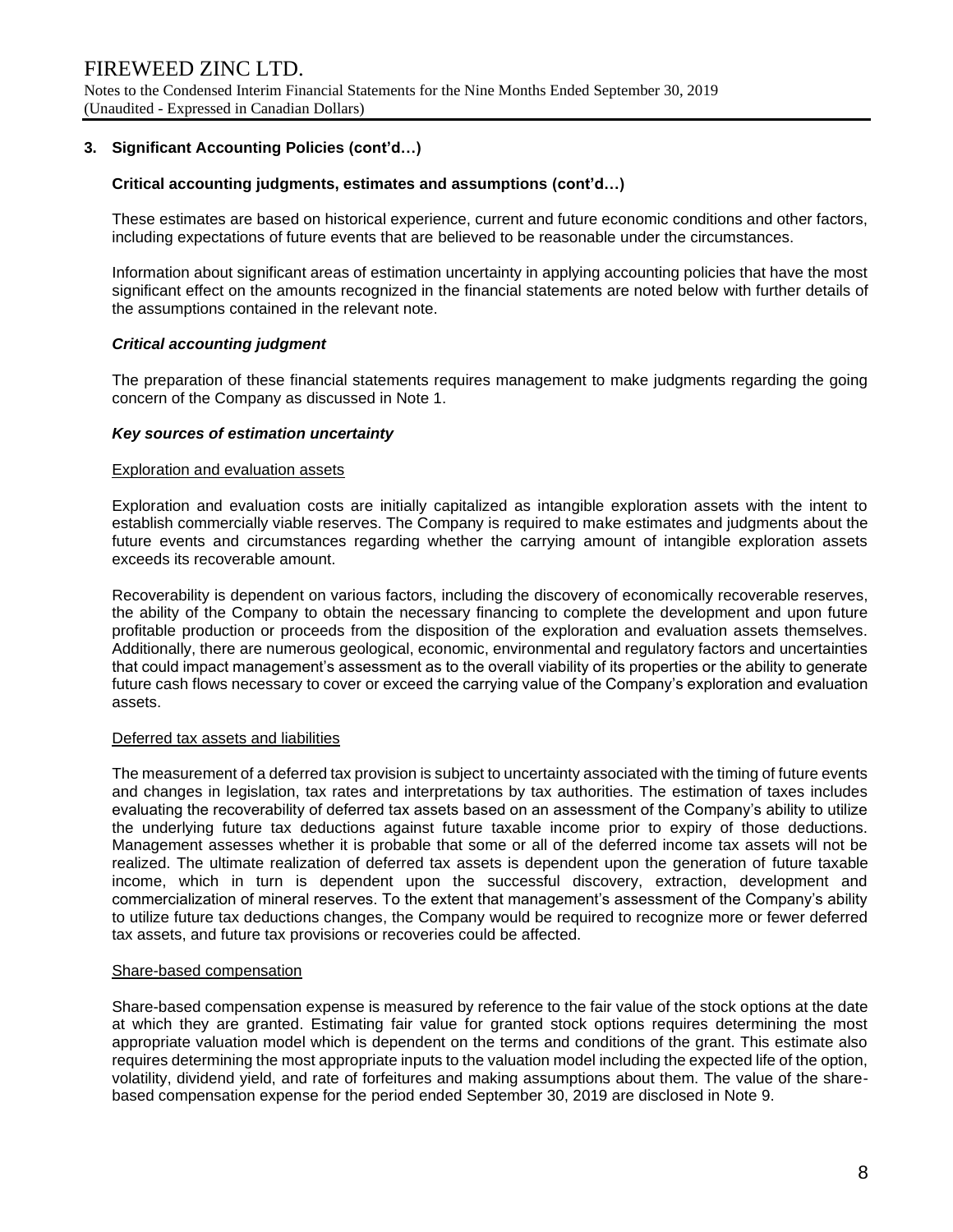## **3. Significant Accounting Policies (cont'd…)**

### **New and revised standards and interpretations**

The accounting policies in preparation of these condensed interim financial statements are consistent with those applied and disclosed in the Company's audited financial statements for the year ended December 31, 2018, except for the adoption, on January 1, 2019, of *IFRS 16, Leases* and *IFRIC 23, Uncertainty over Income Tax Treatments* which has an initial application as at this date.

The newly adopted IFRS 16, Leases standard establishes principles for recognition, measurement, presentation and disclosure of leases with an impact on lessee accounting, effective for annual periods beginning on or after January 1, 2019. The Company has assessed its office lease agreement and concluded that the agreement does not constitute the ability to direct the use (right to use) of the underlying office premises in the context of IFRS 16. As such, the adoption of the above standard has not had an impact on the results and financial position of the Company.

The newly adopted IFRIC 23, Uncertainty over Income Tax Treatments clarifies the accounting for uncertainties in income taxes. The interpretation provides guidance and clarifies the application of the recognition and measurement criteria in IAS 12, Income Taxes when there is uncertainty over income tax treatments. The adoption of IFRIC 23 has not had an impact on the financial statements of the Company.

| <b>Macmillan Pass Project</b>      |      | September 30, | December 31,     |
|------------------------------------|------|---------------|------------------|
| (Yukon, Canada)                    | Note | 2019          | 2018             |
| Acquisition and maintenance costs: |      |               |                  |
| Opening balance                    | \$   | 8,226,892     | \$<br>324,691    |
| Additions during the period:       |      |               |                  |
| Cash payments                      |      | 248,115       | 1,015,342        |
| Shares issued                      | 9    | 169,163       | 6,886,859        |
|                                    |      | 417,278       | 7,902,201        |
| <b>Total acquisition costs</b>     |      | 8,644,170     | 8,226,892        |
| <b>Exploration costs:</b>          |      |               |                  |
| Opening balance                    |      | 11,436,663    | 2,469,981        |
| Additions during the period:       |      |               |                  |
| Assaying                           |      | 203,152       | 267,295          |
| Camp and field                     |      | 938,579       | 2,078,520        |
| <b>Drilling</b>                    |      | 845,070       | 2,152,799        |
| Engineering                        |      | 101,160       | 846,932          |
| <b>Geological Consulting</b>       |      | 1,569,768     | 2,568,240        |
| Legal Fees                         |      | 4,318         | 24,085           |
| Other                              |      | 14,200        | 51,141           |
| Permitting                         |      | 39,720        | 17,951           |
| Rehabilitation provisions          |      |               | 256,433          |
| Reporting                          |      | 55,906        | 94,731           |
| Travel & Support                   |      | 176,235       | 608,555          |
|                                    |      | 3,948,108     | 8,966,682        |
| <b>Total exploration costs</b>     |      | 15,384,771    | 11,436,663       |
| <b>Ending balance</b>              | \$   | 24,028,941    | \$<br>19,663,555 |

#### **4. Exploration and Evaluation Assets**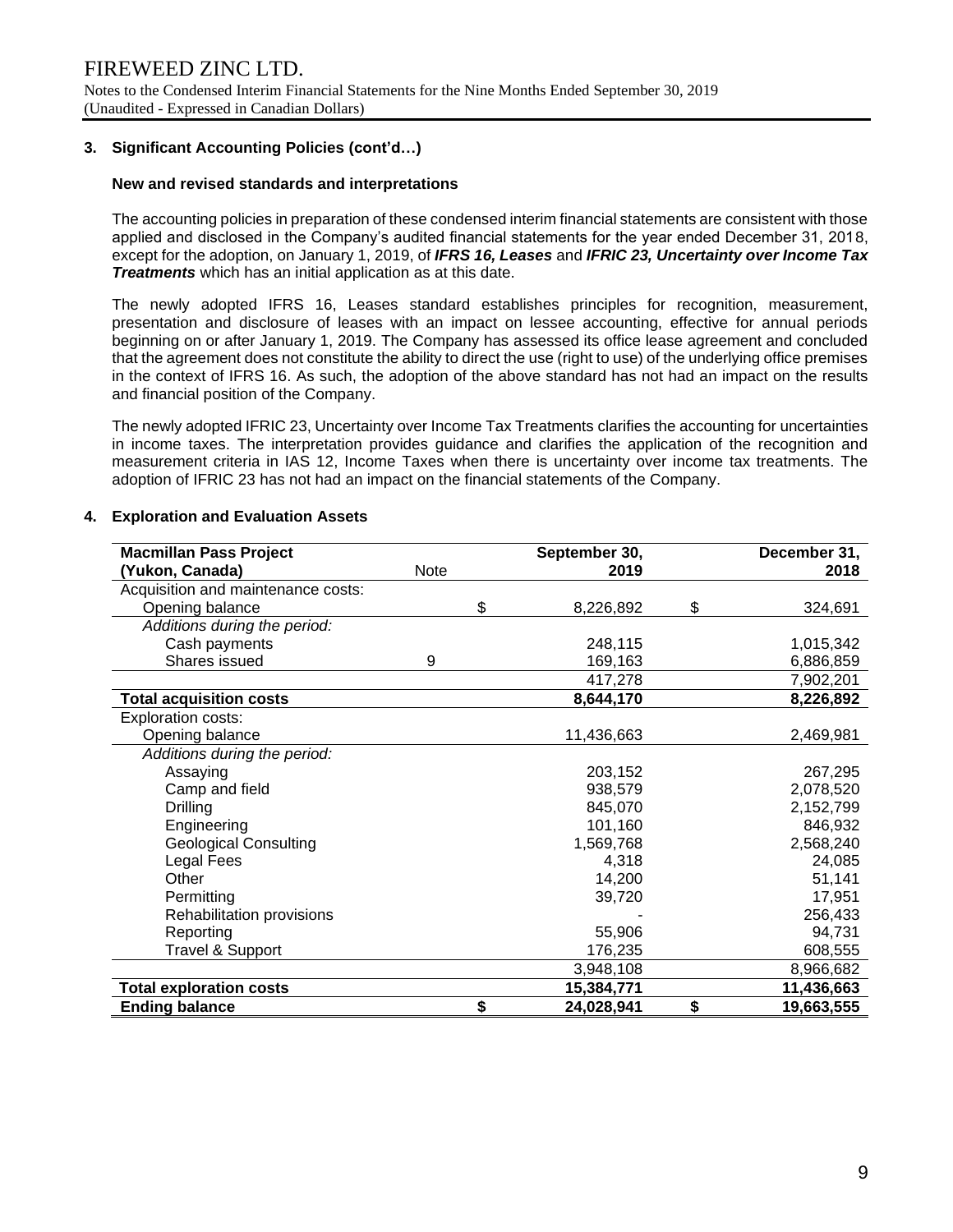## **4. Exploration and Evaluation Assets (cont'd…)**

## **Macmillan Pass Project, Yukon, Canada**

#### *Option Agreement with Hudbay*

On December 14, 2016, the Company entered into a two-year option agreement with Hudbay Minerals Inc. ("Hudbay") whereby the Company could acquire a 100% interest in the Tom Jason zinc-lead-silver property.

During the year ended December 31, 2018, the Company incurred the required exploration expenditures of \$1,250,000 under the option agreement and, accordingly, exercised its option by paying a total of \$1,000,000 cash and issuing 3,565,406 shares to acquire a 100% interest in the Tom Jason property.

Upon exercise of the option, the Company assumed a pre-existing 3% net smelter royalty ("NSR") on the Jason claims to third parties but has the right to purchase at any time  $-1.5\%$  of the NSR for \$1,250,000 and the remaining 1.5% NSR for \$4,000,000.

#### *Option Agreement with Newmont/Maverix*

On July 24, 2017, the Company entered into an option agreement with Newmont Canada Holdings, ULC ("Newmont"), whereby the Company can acquire a 100% interest in the MAC claims located on the northwest extension of the Company's Tom Jason claims by paying \$450,000 in staged cash payments over four years (see summary of payments in the schedule below), maintaining the MAC claims in good standing (normally minimum cost of \$82,000 per year but currently zero due to a relief from assessment work order), and granting Newmont a 0.25% NSR on base metals, 1% NSR on silver and 3% NSR on gold. Newmont will also have an exclusive but limited 30 days right of first offer on any future proposed sale, transfer or disposition by the Company of its interest in the MAC claims. The MAC claims are considered part of the MacMillan Pass project cash generating unit. On June 29, 2018 Newmont sold the MAC claims option agreement to Maverix Metals Inc. ("Maverix") as part of a larger transaction and as such the new registered owner and optionor of the MAC claims is now Maverix.

In July 2019, the Company entered into an amending agreement with Maverix modifying the second anniversary payment clause from \$95,000 cash payment to \$50,000 in cash and 95,000 common shares of Fireweed. The schedule below summarizes updated option payment terms between the Company and Maverix:

| Due Date                              | Amount          | <b>Common Shares</b> |
|---------------------------------------|-----------------|----------------------|
| July 24, 2017 (signing of the option) | \$50,000 (paid) |                      |
| July 24, 2018 (first anniversary)     | \$80,000 (paid) |                      |
| July 24, 2019 (second anniversary)    | \$50,000        | 95,000 (issued)      |
| July 24, 2020 (third anniversary)     | \$110,000       |                      |
| July 24, 2021 (fourth anniversary)    | \$115,000       |                      |
| <b>TOTAL</b>                          | \$405,000       | 95,000 (issued)      |

The Company may prepay any of the option payments and/or prepay the entire purchase price at any time.

*Option Agreement with Constantine Metal Resources Ltd./Epica Gold Inc. and Carlin Gold Corporation* 

In April 2018, the Company entered into a mineral property option agreement with Constantine Metal Resources Ltd. ("Constantine") and Carlin Gold Corporation ("Carlin") to purchase the MC, MP and Jerry Claims. The terms of the agreement whereby the Company will have the right to earn a 100% interest in the MC, MP, and Jerry claims (the "Constantine-Carlin claims") are summarized below

| Due Date                                                | Cash             | <b>Common shares</b> |  |  |
|---------------------------------------------------------|------------------|----------------------|--|--|
| Exchange approval of the option agreement (May 9, 2018) | \$75,000 (paid)  | 50,000 (issued)      |  |  |
| On or before May 9, 2019                                | \$125,000 (paid) | 50,000 (issued)      |  |  |
| On or before May 9, 2020                                | \$150,000        | 100,000              |  |  |
| On or before May 9, 2021                                | \$150,000        | 100,000              |  |  |
| <b>TOTAL</b>                                            | \$500,000        | 300,000              |  |  |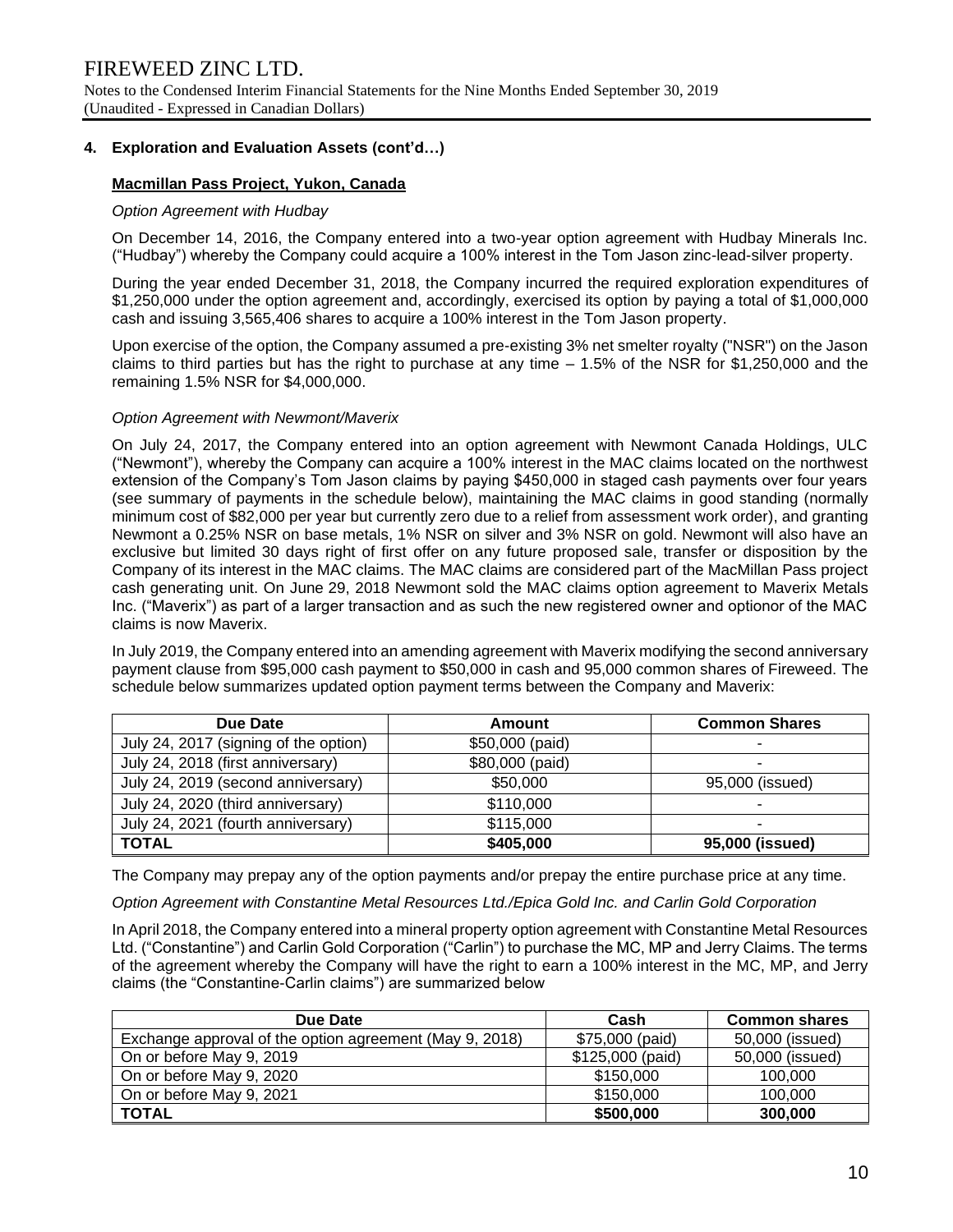## **4. Exploration and Evaluation Assets (cont'd…)**

## **Macmillan Pass Project, Yukon, Canada (cont'd…)**

The Company may prepay any of the option payments and/or prepay the entire purchase price at any time.

On July 31, 2019, Constantine transferred its rights, title and interest in and to the Constantine claims and assigned its right and interest in and to the aforementioned agreement, to its wholly-owned subsidiary, Epica Gold Inc. ("Epica") and later transferred 100% interest in Epica to its spinoff company, HighGold Mining Inc. (TSX.V: High).

Although not part of the consideration payable to exercise the option, the Company will pay an additional \$750,000 in cash or equivalent in shares, upon receiving a resource calculation of at least 2.0 million tonnes of indicated (or better) resource on any part of the Epica-Carlin claims. Epica and Carlin will retain the right to receive a NSR on any future mine production from the Epica-Carlin claims as follows: 0.5% NSR on base metals and silver and 2% NSR on all other metals including gold. The Company maintains a right of first refusal on the sale of any NSR royalty from these claims by Constantine and/or Carlin.

*Option Agreement with Golden Ridge Resources Ltd.* 

In April 2018, the Company entered into a mineral property option agreement with Golden Ridge Resources Ltd. ("Golden Ridge") extending the Company's Macmillan Pass Project land position.

This option allows the Company to acquire a 100% interest in a number of quartz claim tenures from Golden Ridge ("BR and NS claims"). As per the initial agreement, the Company can exercise the option and acquire a 100% interest in these claims by making payments totaling \$500,000 and issuing 450,000 shares over three years to Golden Ridge.

During the period ended September 30, 2019 the Company signed an amending agreement, the terms of which are reflected in the schedule below. The cash payment of \$37,500 was made and 121,875 shares issued in May 2019 representing a second installment towards 100% interest in BR and NS claims.

| Due Date                                                | Cash            | <b>Common shares</b> |
|---------------------------------------------------------|-----------------|----------------------|
| Exchange approval of the option agreement (May 9, 2018) | \$75,000 (paid) | 75,000 (issued)      |
| On or before May 9, 2019                                | \$37,500 (paid) | 121,875 (issued)     |
| On or before May 9, 2020                                | \$150,000       | 100,000              |
| On or before May 9, 2021                                | \$200,000       | 200,000              |
| <b>TOTAL</b>                                            | \$462,500       | 496,875              |

The Company may prepay any of the option payments and/or prepay the entire purchase price at any time.

Although not part of the consideration payable to exercise the option, the Company will pay an additional \$750,000 in cash or equivalent in shares, to Golden Ridge, upon receiving a resource calculation of at least 2.0 million tonnes of indicated (or better) resource on any part of the BR and NS claims.

Golden Ridge will retain the right to receive NSR royalties on any future mine production from the BR and NS claims as follows: 0.5% NSR on base metals and silver and 2% NSR on all other metals, including gold. There is also a third party 3% NSR on any future cobalt production from the BR and NS claims. The Company will have the right to purchase one-half of these NSR royalties (excluding the cobalt royalty) for \$2,000,000 at any time prior to the commencement of commercial production. The Company maintains a right of first refusal on the sale of any NSR royalty from the BR and NS claims by Golden Ridge.

#### *Acquisition of Nidd Property*

On November 2, 2018, the Company entered into a purchase and sale agreement with Teck Metals Ltd. and Teck Mining Worldwide Holdings Ltd. ("Teck"). to acquire the right, title and interest in and to the Nidd property on the western extension of the Macmillan Pass Zinc Project in Yukon.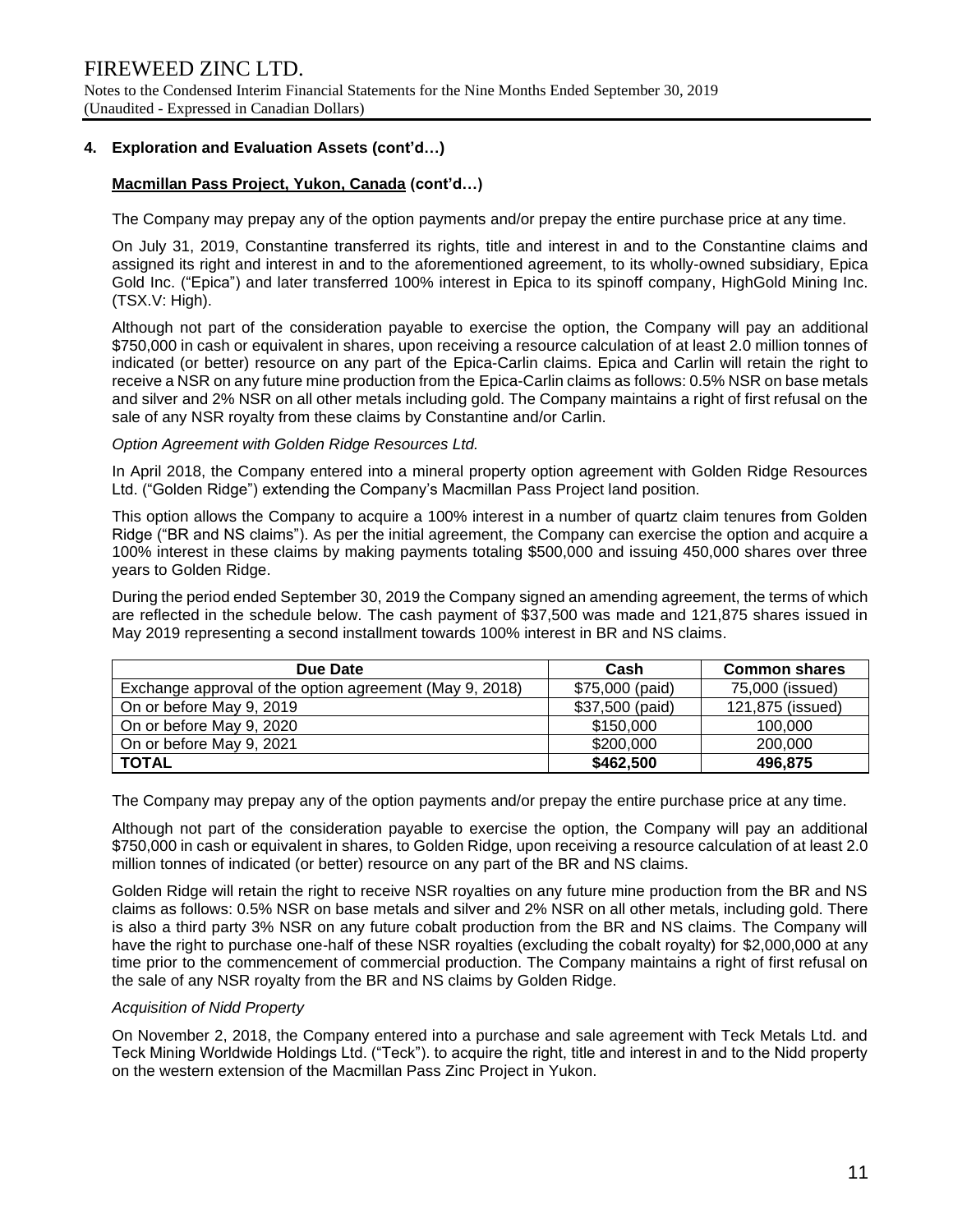Notes to the Condensed Interim Financial Statements for the Nine Months Ended September 30, 2019 (Unaudited - Expressed in Canadian Dollars)

## **4. Exploration and Evaluation Assets (cont'd…)**

## **Macmillan Pass Project, Yukon, Canada (cont'd…)**

On November 27, 2018, as per the terms of the purchase and sale agreement, the Company issued 1,500,000 common shares of the Company with a fair value of \$1,350,000 and granted Teck a 1% NSR on the production from the Nidd Property. The fair value of the shares issued was determined based on the market price at the date of the issuance.

## **5. Equipment**

|                                  | <b>Exploration</b> |      | <b>Computer</b> |    |           |
|----------------------------------|--------------------|------|-----------------|----|-----------|
|                                  | <b>Equipment</b>   |      | <b>Hardware</b> |    | Total     |
| Cost                             |                    |      |                 |    |           |
| As at December 31, 2017 and 2018 | \$<br>38,026       | - \$ | 3,603           | -S | 41,629    |
| Additions                        |                    |      |                 |    |           |
| Balance as at September 30, 2019 | 38,026             |      | 3,603           |    | 41,629    |
| <b>Accumulated Depreciation</b>  |                    |      |                 |    |           |
| As at December 31, 2017          | (4, 523)           |      | (1,621)         |    | (6, 144)  |
| Depreciation expense             | (6,700)            |      | (892)           |    | (7,592)   |
| As at December 31, 2018          | (11, 223)          |      | (2,513)         |    | (13, 736) |
| Depreciation expense             | (4,021)            |      | (368)           |    | (4, 389)  |
| Balance as at September 30, 2019 | (15, 244)          |      | (2,881)         |    | (18, 125) |
| Net book value                   |                    |      |                 |    |           |
| As at December 31, 2018          | \$<br>26,803       | S    | 1.090           | S  | 27,893    |
| As at September 30, 2019         | \$<br>22,782       |      | 722             |    | 23,504    |

#### **6. Accounts Payable and Accrued Liabilities**

Accounts payable and accrued liabilities mainly consist of payables to management and to vendors for work completed on the Company's project as well as accrual of professional and director fees. The breakdowns of accounts payable and accrued liabilities are as follows:

|                                                       |             | September 30, | December 31, |
|-------------------------------------------------------|-------------|---------------|--------------|
|                                                       | <b>Note</b> | 2019          | 2018         |
| Payable to related parties                            | 10          | 92.206        | 91.317       |
| Pavable to vendors                                    |             | 508.477       | 236,063      |
| <b>Total Accounts Payable and Accrued Liabilities</b> |             | 600,683       | 327,380      |

## **7. Flow-Through Liability**

Flow-through share premium liabilities include the liability portion of the flow-through shares issued. The following is a continuity schedule of the liability portion of the flow-through shares issuances:

| <b>Balance at December 31, 2017</b>                           |            |
|---------------------------------------------------------------|------------|
| Liability incurred on flow-through shares issued              | 1,020,000  |
| Flow-through issuance costs                                   | (207, 768) |
| Settlement of flow-through liability on incurred expenditures | (812, 232) |
| <b>Balance at December 31, 2018</b>                           |            |
| Liability incurred on flow-through shares issued              | 649,609    |
| Flow-through issuance costs                                   | (48, 853)  |
| Settlement of flow-through liability on incurred expenditures | (600, 756) |
| Balance at September 30, 2019                                 |            |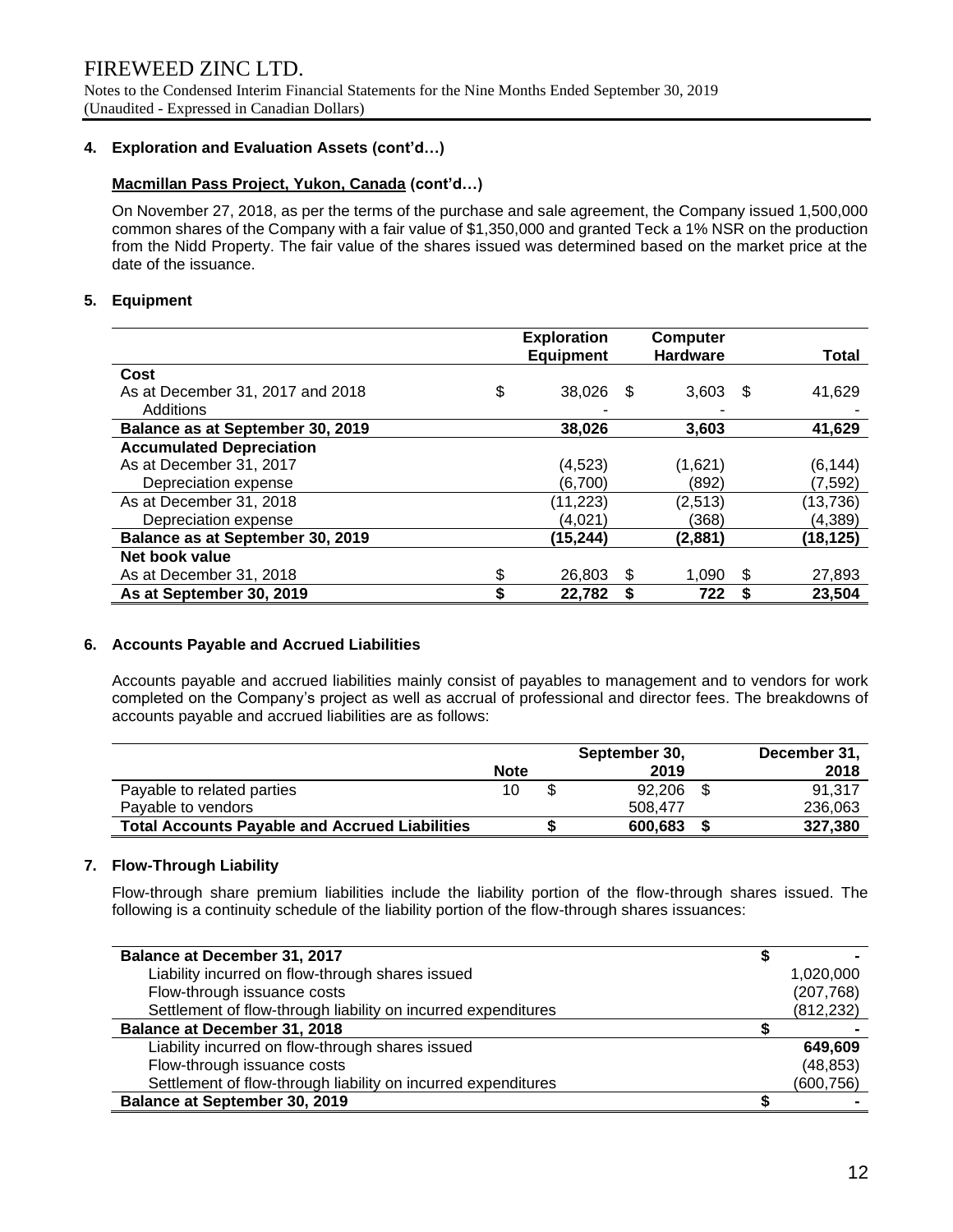## **7. Flow-Through Liability (cont'd…)**

On February 15, 2019, the Company issued 1,820,728 flow-through common shares at a price of \$0.95 per share for gross proceeds of \$1,729,692 and 1,255,000 flow-through shares at a price of \$1.10 through a charity arrangement for the proceeds of \$1,380,500. Premiums of \$0.15 and \$0.30 per share were recorded for each of these flow-through share issuances, totaling \$649,609 in flow-through liability. Share issuance costs allocated to the flow-through premium liability were \$48,853.

During the nine months ended September 30, 2019, the Company incurred eligible flow-through expenditures in excess of the \$3,110,192 of the total flow-through funds raised. Therefore, 100% of the flow-through premium liability (\$649,609) and 100% of the flow-through related share issuance costs (\$48,853) were recognized on the statement of loss and comprehensive loss, resulting in the \$Nil flow-through liability balance at September 30, 2019.

The deferred income tax of \$839,752 was recognized for the nine months ended September 30, 2019, based on the eligible flow-through expenditures incurred in the period and the statutory tax rate of 27%.

#### **8. Rehabilitation Provisions**

The Company has estimated that the present value of future rehabilitation costs required to remediate the Tom Jason property based on its current state. The Company did not have any rehabilitation provisions prior to the acquisition of the Tom Jason property.

Although the ultimate amount of the rehabilitation liability is uncertain, the best estimate of these obligations is based on information currently available. Current significant closure and rehabilitation activities include dismantling and removing camp facilities, roads reclamation and mobile equipment removal costs.

The total amount of estimated undiscounted cash flow required to settle the Company's estimated obligation as at December 31, 2018 is \$234,596. The calculation of present value of estimated future cash flows assumed a discount rate of 1.79% and an inflation rate of 2.70%. Rehabilitation costs are estimated to be settled at various dates during 2028.

As at September 30, 2019, the rehabilitation liability balance remained the same as there has been no changes in the estimates or rates.

|                                                   | <b>September 30, 2019</b> |
|---------------------------------------------------|---------------------------|
| Balance, December 31, 2017                        |                           |
| Change in estimates                               | 256.433                   |
| Balance, December 31, 2018 and September 30, 2019 | 256.433                   |

#### **9. Capital Stock**

The authorized capital stock of the Company consists of an unlimited number of common shares without nominal or par value. As at September 30, 2019, the Company had 37,797,129 (December 31, 2018 – 31,696,776) common shares issued and outstanding.

#### **Transactions for the nine months ended September 30, 2019**

The Company closed a non-brokered private placement for gross proceeds of \$5,013,992 on February 15, 2019. The Company issued a total of 2,379,750 common shares at a price of \$0.80 per share, 1,820,728 flowthrough common shares at a price of \$0.95 and 1,255,000 charity flow-through common shares at a price of \$1.10 through a donation arrangement. An associated flow-through liability of \$649,609 was recognized on the statement of financial position (Note 7).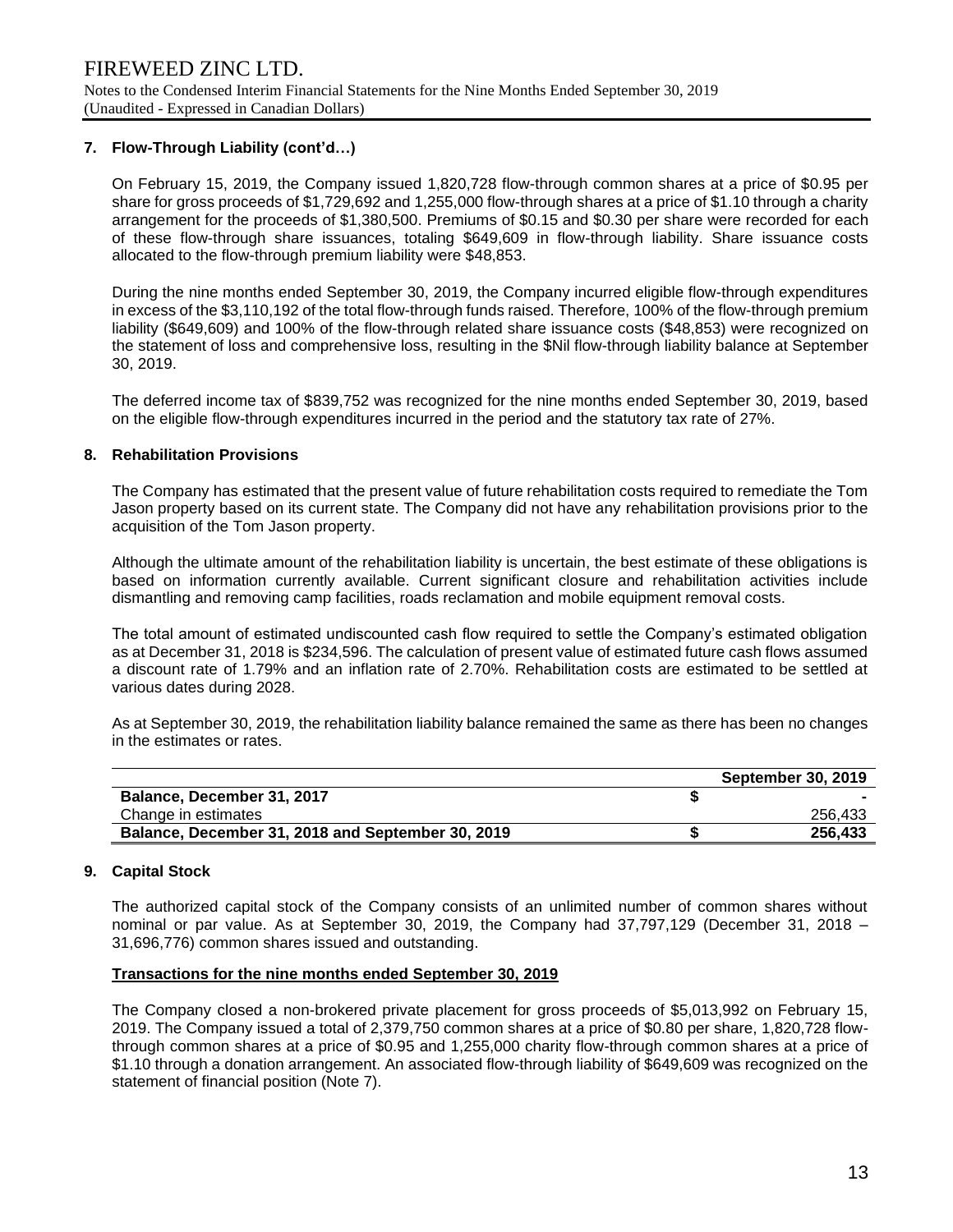## **9. Capital Stock (cont'd…)**

The Company incurred a total of \$233,900 issue costs, \$48,853 of which was allocated to flow-through share issue costs. The issue costs included 6% finders' cash commission (\$36,237) and a fair value of 34,680 agents' warrants in the amount of \$10,094 as well as other legal, advisory and filing fees. All the agent's warrants are exercisable at \$0.95 for a period of two years from the grant date.

During the nine months ended September 30, 2019, the Company issued 378,000 shares on the exercise of agent's warrants for the total proceeds of \$189,000 and allocated a fair value of \$99,016 from reserves to capital stock.

On May 3, 2019, the Company issued 25,000 shares to Constantine and Carlin each for the total of 50,000 shares as part of the second option payment for the MC, MP and Jerry Claims. The shares were valued at the closing market price of \$0.67 at the date of issue (Note 4) for the total fair value of \$33,500.

On May 27, 2019, Fireweed issued 121,875 shares to Golden Ridge for NS and BR claims, as per the option agreement amendment effective April 15, 2019 (Note 4). The fair value of the shares issued was \$85,313, based on the closing market price at the share issue date.

On August 12, 2019, the Company issued 95,000 shares to Maverix for MAC claims, as per the option agreement amendment effective July 23, 2019 (Note 4). The fair value of the shares issued was \$50,350, based on the closing market price at the share issue date.

#### **Transactions for the nine months ended September 30, 2018**

On January 24, 2018, the Company issued 25,000 shares on the exercise of agent's warrants for total proceeds of \$12,500 and allocated \$6,549 from warrants reserve to capital stock.

On February 2, 2018, the Company issued 3,565,406 common shares to Hudbay pursuant to the terms of the Hudbay Property Option Agreement at a fair value of \$5,348,109 based on the common share quoted market price, which was capitalized to mineral property acquisition (Note 4).

On February 26, 2018, the Company completed a private placement of flow-through and non-flow-through shares for gross proceeds of \$12,504,000. The Company issued 3,000,000 flow-through shares at a price of \$1.66 for the gross proceeds of \$4,980,000, including a flow-through premium of \$1,020,000 and 5,700,000 non-flow-through shares at a price of \$1.32 for the gross proceeds of \$7,524,000.

In connection with the private placement, the Company incurred \$985,644 issue costs, \$207,768 of which were allocated to flow-through share issue costs. The issue costs included \$721,368 commission cash payments to brokers and a fair value of 250,064 compensation options granted to brokers in the amount of \$123,816. The compensation options are exercisable at \$1.32 for a period of 2 years following the grant date.

On May 10, 2018, the Company received the Exchange's approval of the option agreements with Constantine and Carlin and Golden Ridge. As per the agreements, in addition to cash payments made to Constantine, Carlin and Golden Ridge, the Company also issued a total of 125,000 shares (25,000 shares each to Constantine and Carlin and 75,000 shares to Golden Ridge (see Note 4 for details of the option agreements)). The recorded value of the 125,000 shares was \$188,750.

On June 12, 2018, the Company issued 25,000 shares on the exercise of stock options for the total proceeds of \$20,750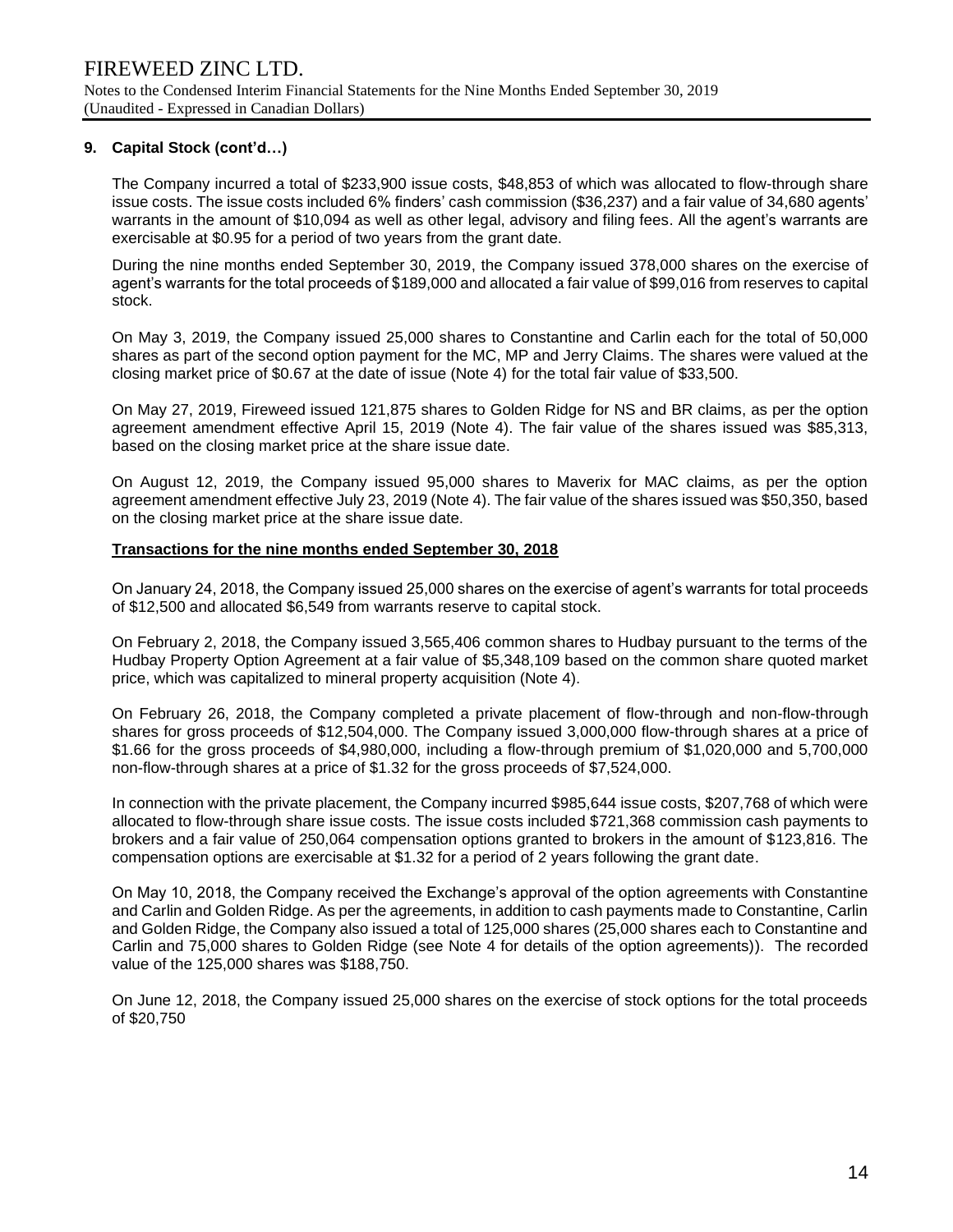## **9. Capital Stock (cont'd…)**

### **Escrow shares**

Pursuant to TSX Venture Exchange policies, 3,427,622 (December 31, 2018 – 5,141,433) common shares are held in escrow as at September 30, 2019. The common shares issued in connection with IPO and held in escrow were released as to 10% on the listing date and the balance in equal 15% tranches are released every six months from the listing date.

On February 2, 2018, the Company issued 3,565,406 shares to Hudbay upon exercise of the option to acquire 100% interest in the Tom Jason property (Note 4), which were placed in escrow with 25% of shares released on Feb 6, 2018 and another 15% released on May 29, 2018. The balance is released in equal 15% tranches every six months.

## **Stock options**

The Company adopted a stock option plan ("the Plan") whereby it can grant options to directors, officers, employees, and technical consultants of the Company. The maximum numbers of shares that may be reserved for issuance under the Plan is limited to 10% of the issued common shares of the Company at any time and are exercisable within a maximum of ten (10) years. The vesting period for all options is at the discretion of the directors. The exercise price will be set by the directors at the time of grant and cannot be less than the discounted market price of the Company's common shares.

The following is a summary of the Company's stock option activity:

|                                  | Number of<br><b>Options</b> | <b>Weighted Average</b><br><b>Exercise Price</b> |
|----------------------------------|-----------------------------|--------------------------------------------------|
| Balance as at December 31, 2017  | 1,610,000                   | \$0.54                                           |
| Granted                          | 860,000                     | \$0.50                                           |
| Exercised                        | (25,000)                    | \$0.83                                           |
| Balance as at December 31, 2018  | 2,445,000                   | \$0.86                                           |
| Granted                          | 250,000                     | \$0.65                                           |
| Balance as at September 30, 2019 | 2,695,000                   | \$0.84                                           |

Share-based payments relating to options vested during the period ended September 30, 2019 using the Black-Scholes option pricing model were \$314,986 (2018 - \$738,638), which was recorded as reserves on the statements of financial position and as stock-based compensation expense on the statement of loss and comprehensive loss.

On July 11, 2019, the Company granted a total of 250,000 stock options to its employees and consultants, exercisable at \$0.65 per share for a five-year term. They options vest 20% every 6 months following the grant date.

As at September 30, 2019, the Company had outstanding stock options exercisable as follows:

| <b>Expiry date</b><br>(mm/dd/yyyy) | Number of<br><b>Options</b><br>Outstanding | Number of<br><b>Options</b><br>Exercisable | <b>Weighted Average</b><br><b>Remaining life in Years</b> | <b>Weighted Average</b><br><b>Exercise Price</b> |
|------------------------------------|--------------------------------------------|--------------------------------------------|-----------------------------------------------------------|--------------------------------------------------|
| 04/26/2022                         | 1,380,000                                  | 1,104,000                                  | 2.57                                                      | \$0.50                                           |
| 10/27/2022                         | 30,000                                     | 18.000                                     | 3.08                                                      | \$0.70                                           |
| 12/06/2022                         | 175,000                                    | 175,000                                    | 3.19                                                      | \$0.83                                           |
| 03/14/2023                         | 860,000                                    | 516,000                                    | 3.45                                                      | \$1.45                                           |
| 07/11/2024                         | 250,000                                    |                                            | 4.78                                                      | \$0.65                                           |
|                                    | 2,695,000                                  | 1,813,000                                  | 3.10                                                      | \$0.84                                           |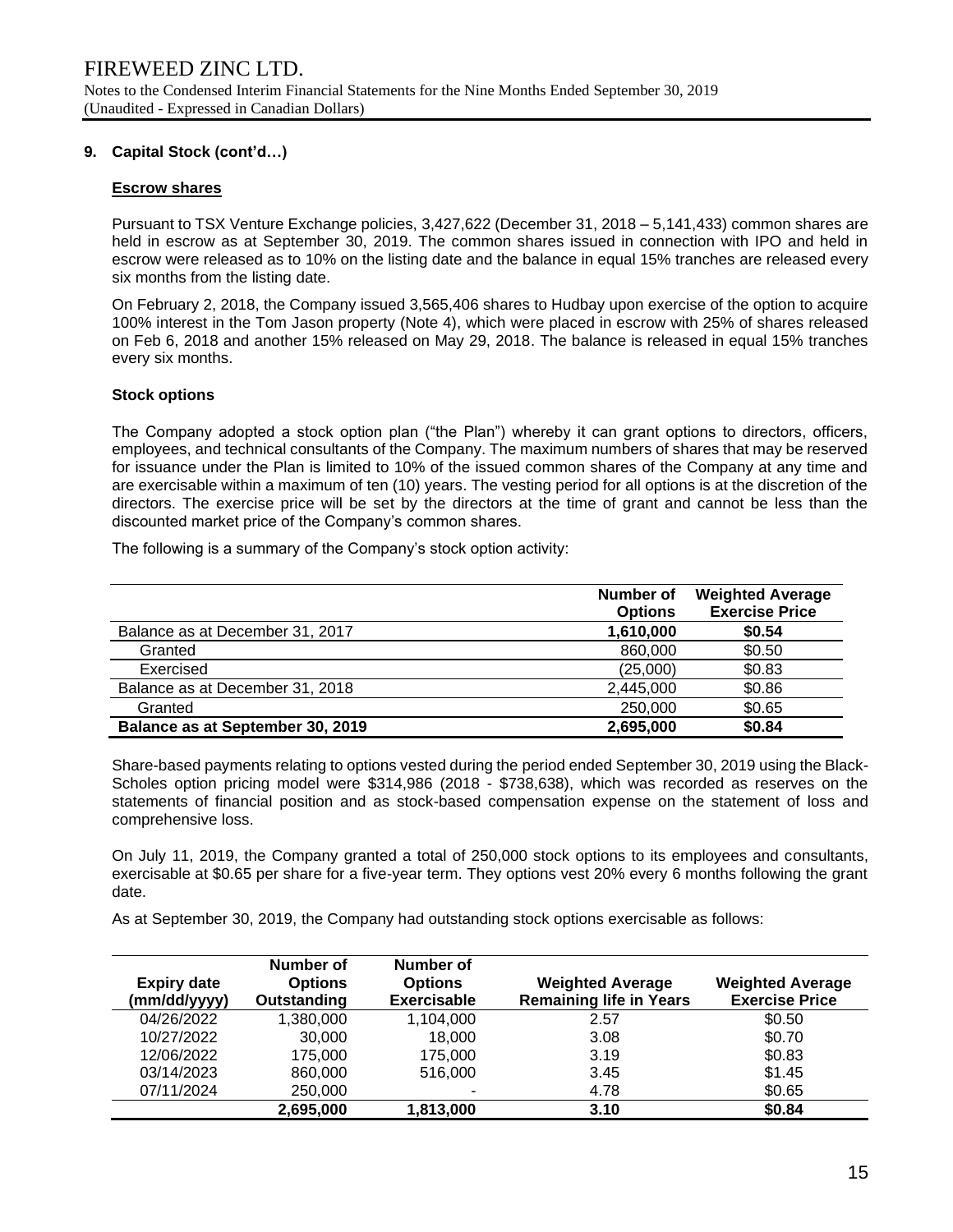## **9. Capital Stock (cont'd…)**

#### **Agents' warrants and compensation options**

During the period ended September 30, 2019, the Company issued 34,680 agent's warrants with a fair value of \$10,094, exercisable at \$0.95 for a two-year period, following the grant date. 378,000 shares were issued upon the exercise of agent's warrants for gross proceeds of \$189,000

The agents' warrants and options activities are summarized below:

|                                  | <b>Number of</b><br><b>Warrants</b> | <b>Weighted Average</b><br><b>Exercise Price</b> |
|----------------------------------|-------------------------------------|--------------------------------------------------|
| Balance as at December 31, 2017  | 403,000                             | \$0.50                                           |
| <b>Issued</b>                    | 250,064                             | \$1.32                                           |
| Exercised                        | (25,000)                            | \$0.50                                           |
| Balance as at December 31, 2018  | 628,064                             | \$0.83                                           |
| <b>Issued</b>                    | 34,680                              | \$0.95                                           |
| Exercised                        | (378,000)                           | \$0.50                                           |
| Balance as at September 30, 2019 | 284,744                             | \$1.27                                           |

The fair value of the agents' warrants of \$10,094 was determined using the Black Scholes option valuation model with the assumptions indicated below.

|                           | September 30, 2019 | December 31, 2018 |
|---------------------------|--------------------|-------------------|
| Risk-free interest rate   | 1.78%              | 1.79%             |
| Expected life of options  | 2 years            | 2 years           |
| Annualized volatility     | 75.00%             | 66.88%            |
| Dividend rate             | $0.00\%$           | $0.00\%$          |
| Forfeiture rate           | $0.00\%$           | $0.00\%$          |
| Share price on grant date | \$0.80             | \$1.32            |

The entire amount of the compensation options was recorded directly to warrants reserve on the statement of financial position.

### **10. Related Party Transactions**

Related party transactions mainly include management and consulting fees, director and committee fees as well as share-based compensation. The related parties are mainly represented by the key management personnel, which include those persons having authority and responsibility for planning, directing and controlling the activities of the Company as a whole. The Company has determined that key management personnel consist of executive and non-executive members of the Company's Board of Directors and corporate officers. Related parties also include companies, controlled by officers and/or directors.

The renumeration to directors and key management personnel during the nine months ended September 30, 2019 and 2018 was as follows:

| Nature of the transaction                    |   | Nine months ended<br><b>September 30, 2019</b> | Nine months ended<br><b>September 30, 2018</b> |
|----------------------------------------------|---|------------------------------------------------|------------------------------------------------|
| Director and committee fees                  | S | 110.250                                        | \$<br>121,750                                  |
| Investor relations and corporate development |   |                                                | 44,500                                         |
| Management and consulting fees expensed      |   | 312.968                                        | 122,651                                        |
| Management and consulting fees               |   |                                                |                                                |
| capitalized to exploration and evaluation    |   | 23,783                                         | 79.244                                         |
| Share-based compensation                     |   | 130,637                                        | 336,573                                        |
|                                              |   | 577.638                                        | 704,718                                        |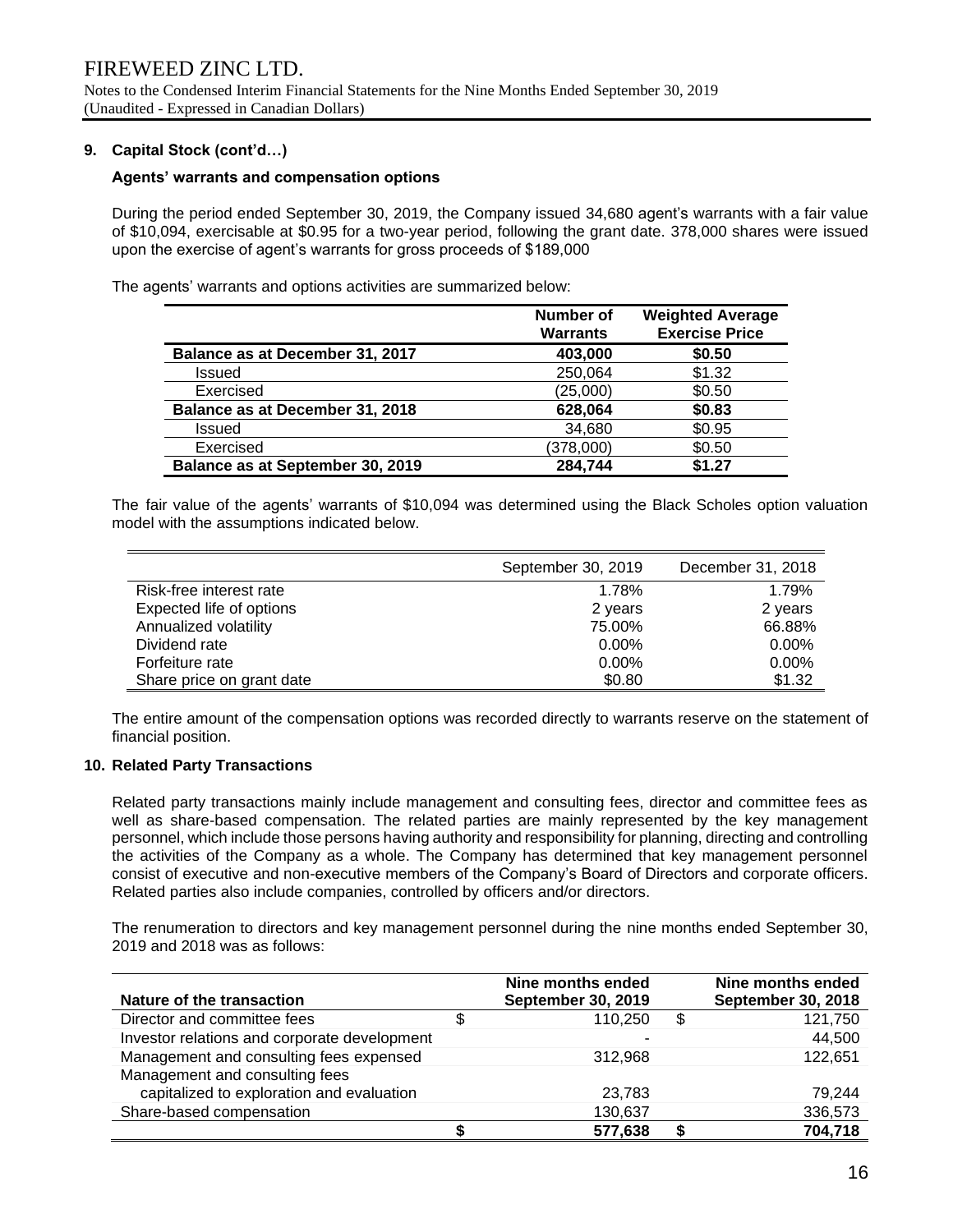## **10. Related Party Transactions (cont'd…)**

The following amounts were owed to directors and key management personnel. These payables are unsecured, non-interest bearing and are expected to be repaid under normal trade terms.

|                  |                                        | September 30,<br>2019 | December 31,<br>2018 |
|------------------|----------------------------------------|-----------------------|----------------------|
| <b>Directors</b> | Director and committee fees            | 73.500                | 73,500               |
| Key management   | Management fees and expense recoveries | 18.706                | 17.817               |
|                  |                                        | 92.206                | 91,317               |

## **11. Segmented Information**

The Company operates in one reportable segment, being the acquisition, exploration and development of mineral projects. All of the Company's operations are within the mineral exploration sector in Canada.

## **12. Capital Management**

The Company manages its capital structure and makes adjustments to it, based on the funds available to the Company, in order to support the acquisition, exploration and development of exploration and evaluation assets. In the management of capital, the Company includes components of shareholders' equity. The Board of Directors does not establish quantitative return on capital criteria for management, but rather relies on the expertise of the Company's management to sustain future development of the business. The properties in which the Company currently has an interest are in the exploration stage; as such the Company is dependent on external financing to fund activities. In order to carry out planned exploration and pay for administrative costs, the Company will spend its existing working capital and raise additional funds as needed. The Company may continue to assess new properties and seek to acquire an interest in additional properties if it feels there is sufficient geologic or economic potential and if it has or feels it can raise adequate financial resources to do so. The Company is not subject to any externally imposed capital requirements and there were no changes to management's approach to capital manager during the period ended September 30, 2019.

#### **13. Financial Instruments and Risk Management**

#### *Fair Value*

The Company has classified its financial instruments as follows:

| Financial instrument                     | <b>IFRS 9 Classification</b>               |
|------------------------------------------|--------------------------------------------|
| Cash                                     | Fair value through profit and loss         |
| Receivables                              | Financial asset measured at amortized cost |
| Reclamation bond                         | Financial asset measured at amortized cost |
| Accounts payable and accrued liabilities | Financial asset measured at amortized cost |
|                                          |                                            |

Financial instruments measured at fair value are classified into one of three levels in the fair value hierarchy according to the relative reliability of the inputs used to estimate the fair values. The three levels of the fair value hierarchy are:

- Level 1 Unadjusted quoted prices in active markets for identical assets or liabilities;
- Level 2 Inputs other than quoted prices that are observable for the asset or liability either directly or indirectly; and
- Level 3 Inputs that are not based on observable market data.

The fair value of the Company's receivables, reclamation bond and accounts payable and accrued liabilities approximate carrying value, which is the amount recorded on the statements of financial position. The fair value of the Company's other financial instruments, cash, under the fair value hierarchy are based on level 1 quoted prices in active markets for identical assets and liabilities.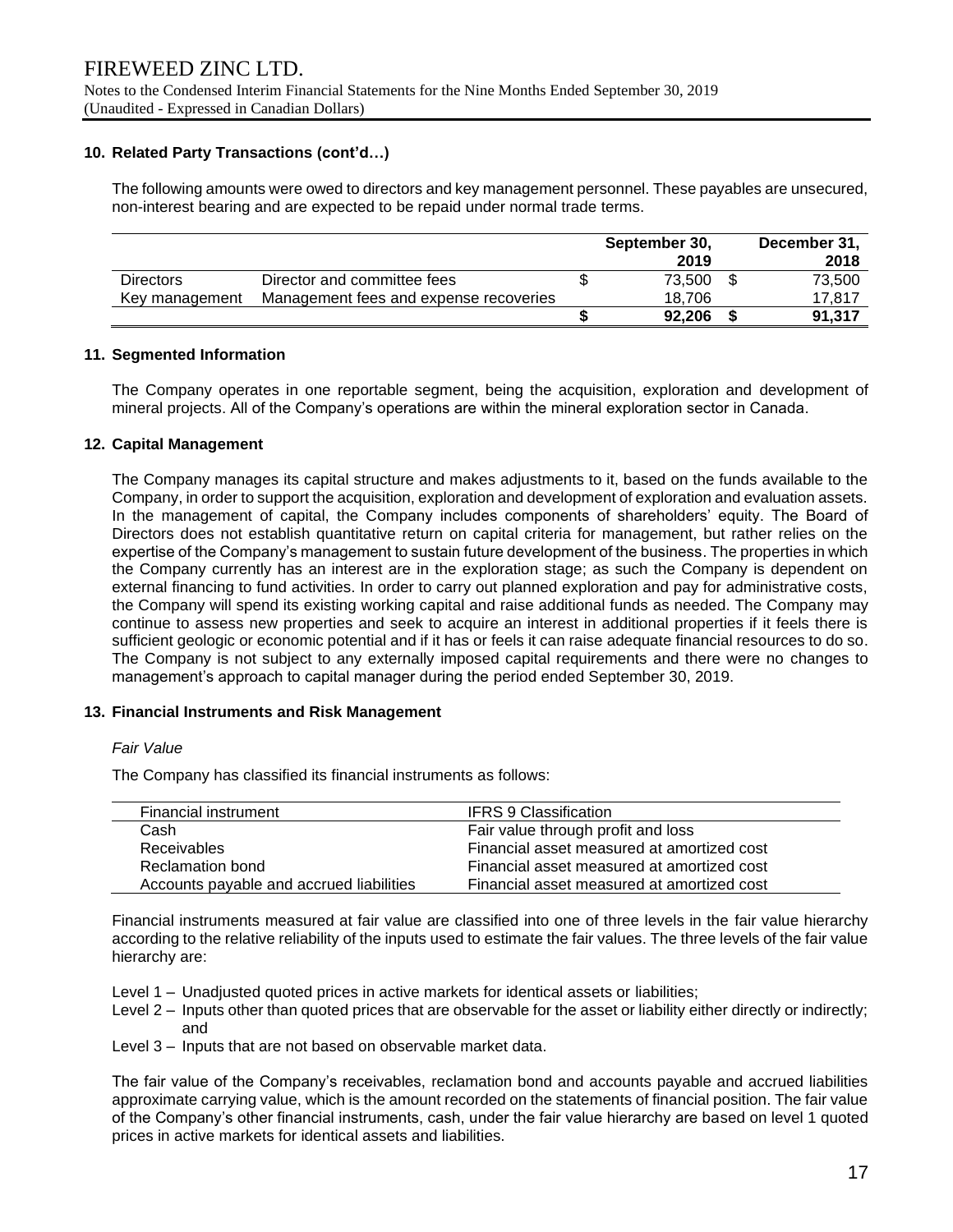## **13. Financial Instruments and Risk Management (cont'd…)**

The Company's risk exposures and the impact on the Company's financial instruments are summarized below:

#### *Credit risk*

Credit risk is the risk of loss associated with a counterparty's inability to fulfill its payment obligations. Receivables of \$149,437 consist of Goods and Services Tax ("GST") recoverable from the Federal Government of Canada. The Company believes its exposure to credit risk is equal to the carrying value of this balance. The Company has exposure to credit risk with respect to its cash as it places most of its cash in one financial institution in Canada. The Company believes its exposure is limited as it banks with a large Canadian institution.

#### *Liquidity risk*

The Company's approach to managing liquidity risk is to ensure that it will have sufficient liquidity to meet liabilities when due. As at September 30, 2019, the Company had a cash balance of \$1,600,683 to settle current liabilities of \$600,683. The Company believes it has sufficient funds to meet its current liabilities as they become due.

The Company is dependent on obtaining regular financings in order to continue as a going concern. Despite previous success in acquiring these financings, there is no guarantee of obtaining future financings.

#### *Interest rate risk*

The interest rate risk is the risk that the fair value or future cash flows of a financial instrument will fluctuate because of changes in market interest rates. As at September 30, 2019, the Company is not exposed to significant interest rate risk.

#### *Price risk*

The Company is exposed to price risk with respect to commodity and equity prices. Equity price risk is defined as the potential adverse impact on the Company's earnings due to movements in individual equity prices or general movements in the level of the stock market. Commodity price risk is defined as the potential adverse impact on profit or loss and economic value due to commodity price movements and volatilities. The Company closely monitors commodity prices of resources, individual equity movements, and the stock market to determine the appropriate course of action to be taken by the Company.

#### *Foreign currency risk*

The Company operates predominately in Canada and is not exposed to any significant foreign currency risk

#### **14. Commitment**

On December 19, 2016, the Company granted but did not issue, 1,000,000 performance shares to each of four founders/directors for a total of 4,000,000 shares, in recognition of services to date and as incentive for continuing services in advancing the project and increasing shareholder value. Each founder/director will receive, upon request, the following performance shares upon achievement of the following milestones: